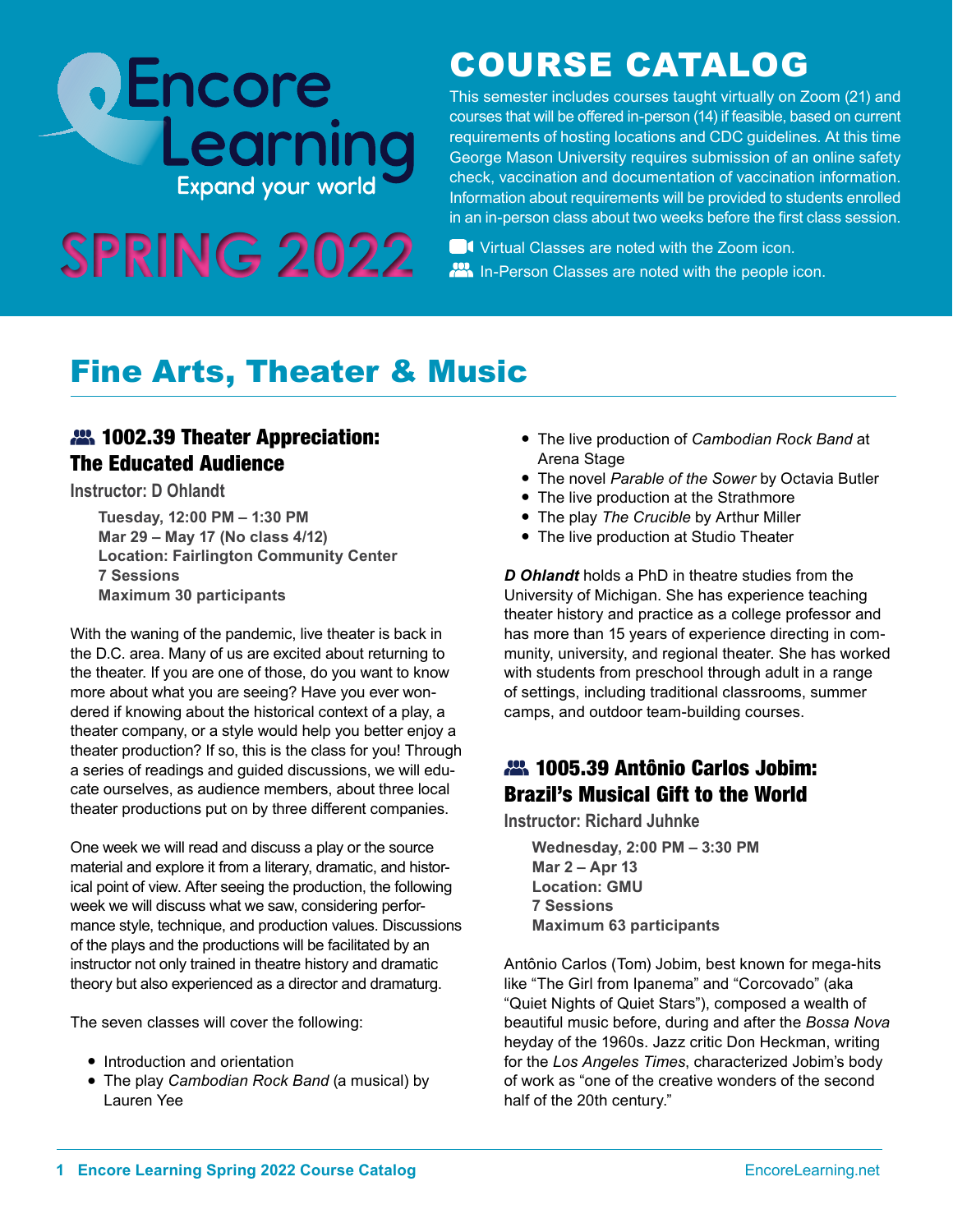# Fine Arts, Theater & Music *continued*

This course explores the music and life of this "Brazilian George Gershwin" beginning with his childhood and his years as a struggling nightclub pianist and fledgling composer. We will devote a fair amount of time to *Bossa Nova*, which is after all what launched Jobim's music to worldwide fame. What is it, anyway? We will talk about where it came from, what is different about it and its lasting impact; and in the process take a virtual field trip to Rio. Next we will follow the new directions his music and life took after the initial surge of *Bossa Nova*, including his love of nature and his concern for the environment. Along the way, we will meet many of Jobim's collaborators — singers, musicians and lyricists — and learn the backstories to some of his works.

We will listen to a lot of music, including familiar songs and many that will be new to you, with translations of Portuguese lyrics. That includes what James Fallows of *The Atlantic* called "the Absolute Classic version" of "The Greatest Song Ever Recorded." We will also see the *Banda Nova* in action — the band Tom Jobim formed from family and friends to take his music around the world during his *anos dourados*, the golden years of the last decade of his life.

This course includes some new songs, artists and stories not covered in fall 2019, as well as a new seventh session that will give us some insight into Jobim the person as we hear him talk and interact with close friends.

*Richard Juhnke* received a BA in economics from Rice University and a JD from the University of Chicago. Throughout his career, his offices were always in proximity to major record stores, enabling him to nurture his lifelong interest in music during lunch-hour excursions.

*Independent Reading: Bossa Nova: The Story of the Brazilian Music That Seduced the World*, Ruy Castro.

*Recommended Websites: "*Bossa Nova — the Brazilian Music That Charmed the World": <http://vimeo.com/95835648>; Sheet music for many of Jobim's works: [www.jobim.org/jobim/handle/2010/4135/](http://www.jobim.org/jobim/handle/2010/4135/browse?locale=en) [browse?locale=en;](http://www.jobim.org/jobim/handle/2010/4135/browse?locale=en) *Most Beautiful Thing — Student Essay on Jobim Course*, Marilia Mota Silva: [www.encorelearning.net/most-beautiful-thing-student](http://www.encorelearning.net/most-beautiful-thing-student-essay-on-jobim-course-published/)[essay-on-jobim-course-published/](http://www.encorelearning.net/most-beautiful-thing-student-essay-on-jobim-course-published/)

#### **22.** 1012.39 Music City DC!: The History of Popular Music in the Nation's Capital

**Instructor: Ken Avis**

**Wednesday, 12:00 PM – 1:30 PM Mar 30 – May 4 Location: GMU 4 Sessions Maximum 95 participants**

Although it is known as a "politics" town, DC has always contributed great talents to every style of popular music. Previous Music City DC talks have taken us through the history of DC music from the 1800s to the current day, highlighting the key figures of DC music in jazz, country, folk, soul and pop, while simultaneously looking at the social change, technology and music business innovations that shaped the music.

During this class, we will take a thematic look at the key genres and personalities of the DC music scene, with stories and music to inform and entertain. While some of the stories you may have already heard, it is time to learn about new finds and new music for a post-pandemic refresher!

- DC Music Women: The often forgotten and underappreciated music innovators of the DC area (two sessions).
- South of the Mighty Potomac: It is not all DC: minstrels, jazzers, hillbillies and rockers of Northern Virginia.
- DC Music of the New Millennium: an overview of the music business and its impact on DC music in the 21st Century.

*Ken Avis* is a performing musician, music historian, filmmaker, festival curator and radio host. Since moving here from the UK some 25 years ago, he has become captivated with the music history of the Washington, DC area. He has lectured on the multi-genre history of DC's fascinating and rich music scene for the Smithsonian Institution, Encore Learning, and music organizations throughout the area. He also contributes to WETA's "If You Lived Here," talking about the music culture of DC area neighborhoods.

*Recommended Reading***:** *Capitol Rock*, Mark Opsasnick; *Unfinished Business: The Life and Times of Danny Gatton*, Ralph Heibutzki.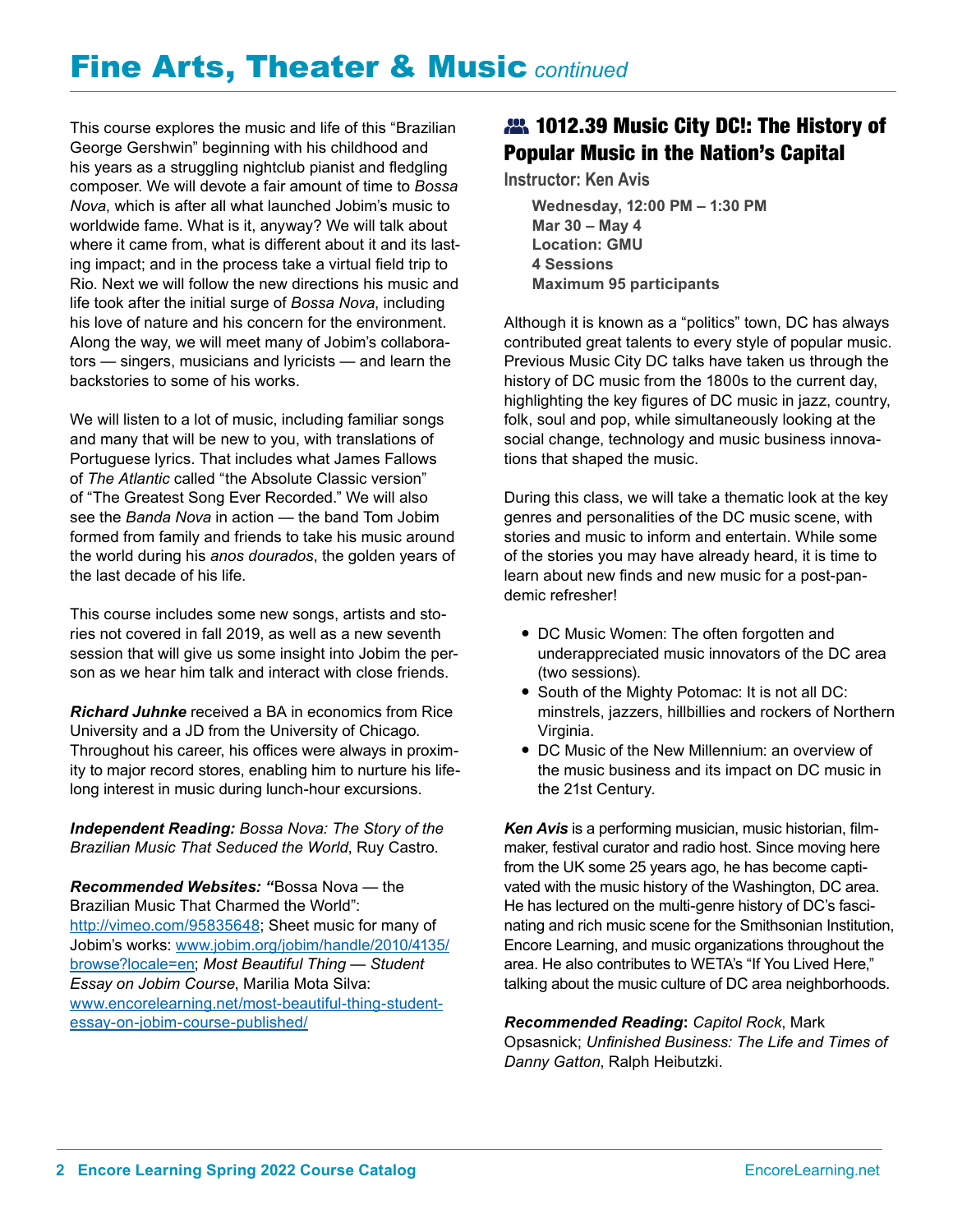# Fine Arts, Theater & Music *continued*

*Independent Reading:* "Oxygen for The Ears: Living Jazz": [www.oxygenfortheears.com;](http://www.oxygenfortheears.com) "Bossa Nova — The Brazilian Music That Charmed the World": [https://vimeo.](https://vimeo.com/95835648) [com/95835648](https://vimeo.com/95835648); "Jazz in Washington," *Washington History*, Spring 2014, Vol 26. *Beyond Category: The Life and Genius of Duke Ellington*, John Edward Hasse.

#### **1013.39v Geniuses of the American** Musical Revisited

**Instructor: Dan Sherman**

**Wednesday, 2:00 PM – 3:30 PM Apr 13 – May 18 Location: Virtual 6 Sessions Maximum 95 participants**

In a previous course on this subject, we examined the careers of some of the leading composers and lyricists who have given us some of our greatest stage and film musicals. These included Oscar Hammerstein, Leonard Bernstein, Alan Jay Lerner and others.

This course will explore the lives and careers of other "geniuses," including Jerome Kern, Harold Arlen, Harry Warren, Frank Loesser, Bock and Harnick, Kander and Ebb.

This multimedia course will be of interest to those who took and enjoyed the previous course on Geniuses of the American Musical, as well as anyone interested in learning more about these fascinating composers and lyricists.

*Dan Sherman*, an economist with a PhD from Cornell University, has taught many courses on musical theater, film musicals, film music and film in Washington, DC, for various adult learning and social groups, including Encore Learning ("Listening to the Movies"). He has long been interested in stage and film, with a special interest in their history and music. He uses a multimedia approach that closely integrates historical background with clips of great performances.

*Recommended Video***:** *Listening for America: Inside the Great American Songbook from Gershwin to Sondheim*, Rob Kapilow. Note: The instructor will compile materials after each class, including video clips.

## **22.** 1028.39 French Art of the 19th Century: The Road to Modernism

**Instructor: Nan Morrison**

**Friday, 10:00 AM – 11:30 AM Mar 4 – Mar 25 Location: GMU 4 Sessions Maximum 63 participants**

The magnitude and diversity of artistic styles introduced in France during the 19th century create a pictorial that includes some of the most popular, valuable and treasured works of art in existence today. The finely rendered detail of the Neoclassical style, the exotic places, dramatic events, the action-filled movement of Romanticism, the controversial contemporary topics explored by Realism and the Barbizon painters' focus on nature are invaluable images that help us understand the people, history and culture of this period.

The development of photography plays a huge part in the shift in the worldview at this time and provides a revolutionary addition to the resources available to artists. The avant-garde, plein air painters and the use of portable art supplies opens up major new opportunities for artists. Traditional, restrictive and oppressive norms that had dominated the European art world will change forever. Claude Monet, Pierre Auguste Renoir, Edgar Degas, Mary Cassatt, Berthe Morisot, among so many others, will ultimately pave the road to Modernism.

*Nan Morrison* is an abstract painter. She is a docent at the National Gallery of Art, a member of the Falls Church Art Gallery and Arlington Artists Alliance and a former adjunct professor at Georgetown University. She earned a BA and MA in liberal studies, with an emphasis on art and culture, from Georgetown University. Her master's thesis, "The Cultural Values of the Horse and Rider: An Iconological Examination of Equestrian Statuary," was inspired by her years as an equestrian.

*Independent Reading: The Greater Journey: Americans in Paris*, David McCullough; *The Judgment of Paris, The Revolutionary Decade That Gave the World Impressionism*, Ross King; *The Journal of Eugene Delacroix*, Eugene Delacroix.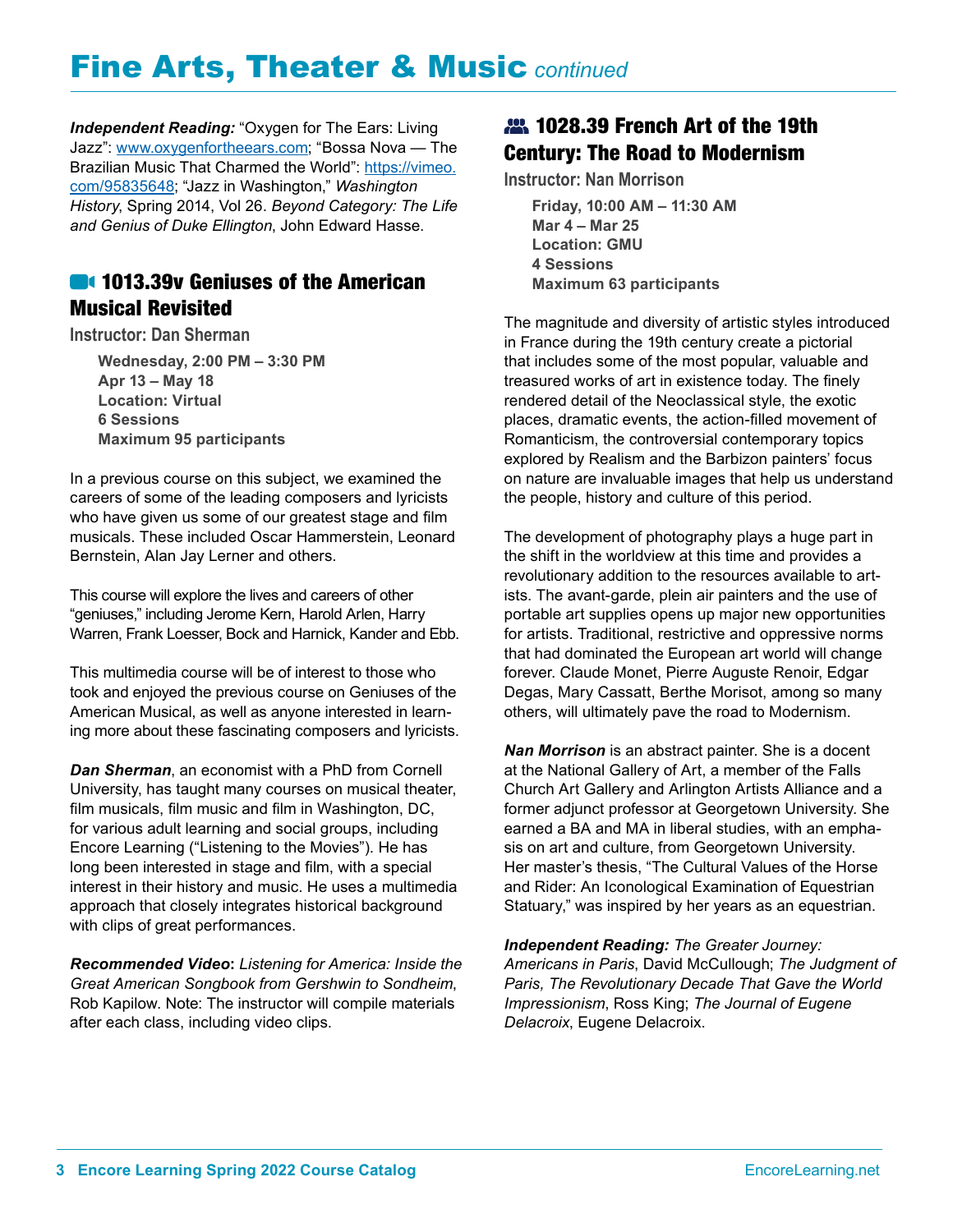## Fine Arts, Theater & Music *continued*

#### **1029.39v Masterpieces of Music**

**Instructor: A. Scott Wood**

**Tuesday, 2:00 PM – 3:30 PM Apr 19 – May 10 Location: Virtual 4 Sessions Maximum 70 participants**

Do you have a favorite piece of classical music? Do you wonder how it came to be composed or have other questions about its origin? The instructor, who conducts the Arlington Philharmonic, will play recorded versions

of some of his favorite selections and discuss both the reasons why he likes them and the history of their composition. Class members will have an opportunity to discuss their reactions to the music and propose their own favorite selections for listening and discussion.

*A. Scott Wood* is music director for the Arlington Philharmonic and the Amadeus Orchestra and teaches at the National Cathedral School and George Washington University. He has recently conducted the Israel Symphony Rishon LaZion, the Middleburg Film Festival Orchestra and the Wolf Trap Orchestra

# Health & Wellness

#### 22. 2012.39 Walk Four Mile Run

**Instructor: Marty Suydam**

**Tuesday, 10:00 AM – 11:30 AM Apr 5 – May 10 Location: Offsite 6 Sessions Maximum 40 participants**

Modeled after the "Walks with Charley" course, this is a six-session, walking course with each session having the following characteristics:

- two-mile circuit walks that begin and end at the same location, but do not duplicate any parts of the route.
- Walks of approximately 1.5 hours' duration with frequent stops for discussion.
- Mostly flat.
- Where possible, we avoid trails with speeding bike riders (e.g., W&OD Trail) and will cross a few streets with cars.
- Discussions along each route include the history of the area, and bird, other wildlife and plant identification.

These walks are all related to the Four Mile Run waterway and many of Arlington's parks along the route, starting near the area where Four Mile Run empties into the Potomac River (Four Mile Run Park), through Arlington to Falls Church (Banneker Park) to the beginning of the visible waterway.

*Marty Suydam* is a retired Army officer, government and corporate executive and professor. He has published articles in The Arlington Historical Magazine and has written two memoir books, Walks with Charley: Sniffing Arlington Ridge History and Mystery and Let's Go Camping.

*Recommended Reading:* "Arlington Walks: Four Mile Run", Marty Suydam.

#### **2013.39 Communicating in Healthy Ways**

**Instructor: Kate McCauley**

**Friday, 12:00 PM – 1:30 PM Apr 1 – May 6 (No class 4/15) Location: GMU 5 Sessions Maximum 30 participants**

Communication is at the core of all our relationships. It connects us to others but can also create disconnection. Research clearly indicates that knowing how to communicate can help avoid much of the conflict and disconnection we encounter in our lives. In this interactive course we will explore a variety of aspects of communication and consider specific ways to build skills in our relationships. We will look at: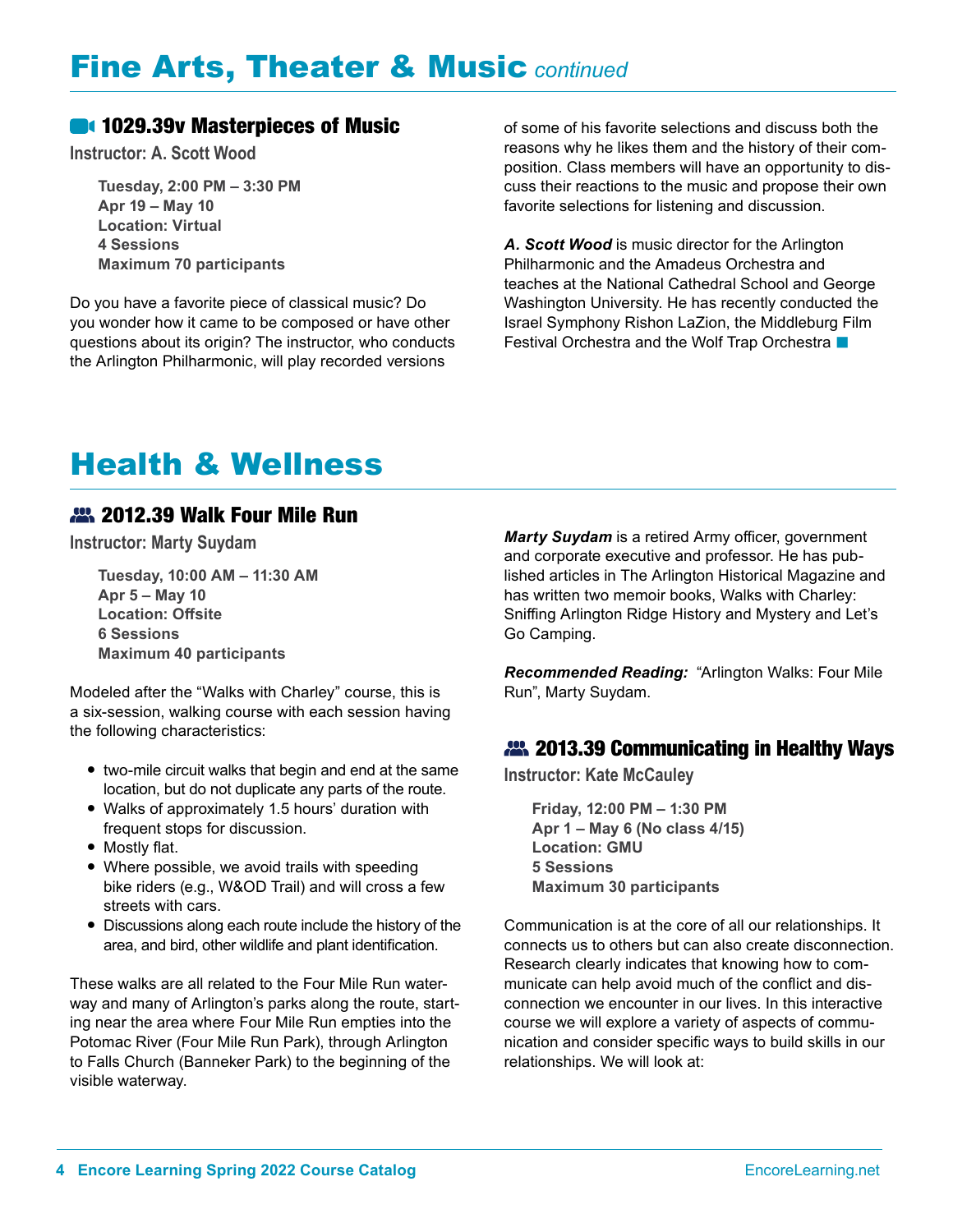# Health & Wellness *continued*

- Listening and speaking and the differing roles they play in communicating for connection
- The ladder of inference and how our assumptions often lead us to dissatisfaction and sometimes conflict
- Emotional literacy and the ways our emotions impact what we are saying and how we say it
- Why listening is not only about hearing words but is a full body experience that can communicate respect or disdain and everything in between
- Generalized gender differences in communication and skills we can use to our advantage when trying to connect

*Kate McCauley*, MEd, LCSW, is an educator, relationship coach and licensed psychotherapist who has been teaching a course called Healthy Relationships for the past eight years at George Mason University and has taught Group Dynamics for 15+ years at Marymount University. She is a consultant and trainer for a variety of organizations across the DC Metro area, including federal, state and local government entities as well as Fortune 100 companies and local schools and school systems. Her passion is taking psychological theory and turning it into psychology for living.

*Recommended Reading*: *Crucial Conversations: Tools for Talking When Stakes Are High*," (2nd ed.), Kerry Patterson, Joseph Grenny, et al.

*Independent Reading***:** Daily *Washington Post* columns by Carolyn Hax.  $\blacksquare$ 

# **History**

#### **22.** 3003.39 Arlington History

**Instructor: Karl VanNewkirk**

**Thursday, 3:00 PM – 4:30 PM Mar 31 – May 19 Location: Offsite 8 Sessions Maximum 15 participants**

While criss-crossing the 26 square miles of Arlington, have you ever wondered who trod this ground before you? This popular course surveys the history of Arlington from before the arrival of European settlers to the present. This is not a classroom-based course. Each session will take place in a different historic building or neighborhood. The course will begin with an overview and guided tour of the Arlington Historical Museum. Subsequent sessions will look at:

- Arlington before the Europeans
- The 18th century
- Early 19th century and the Civil War
- Black history
- Reconstruction and the beginnings of modern Arlington
- Evolution to a unified community
- The modern era

The first session will be held at the Arlington Historical Museum, 1805 S. Arlington Ridge Road. The locations and directions for subsequent sessions will be provided. Participants will need to provide their own transportation to each class site. Some walking is required.

*Karl VanNewkirk* served four terms as president of the Arlington Historical Society and now serves on its board of directors. He has been a docent at the Arlington Historical Museum since the early 1990s and was editor of the Society's annual magazine 1992-2015. He is a former member of the board of directors of the Arlington Black Heritage Museum and now volunteers for the archaeology department at Gunston Hall. He belongs to a variety of historical, archaeological and genealogical organizations.

## **22.** 3041.39 Greek Gods: The Iliad, the Odyssey, and the Theogony of Hesiod

**Instructor: Dwight Rodgers**

**Friday, 10:00 AM – 11:30 AM Mar 4 – Apr 8 Location: GMU 6 Sessions Maximum 45 participants**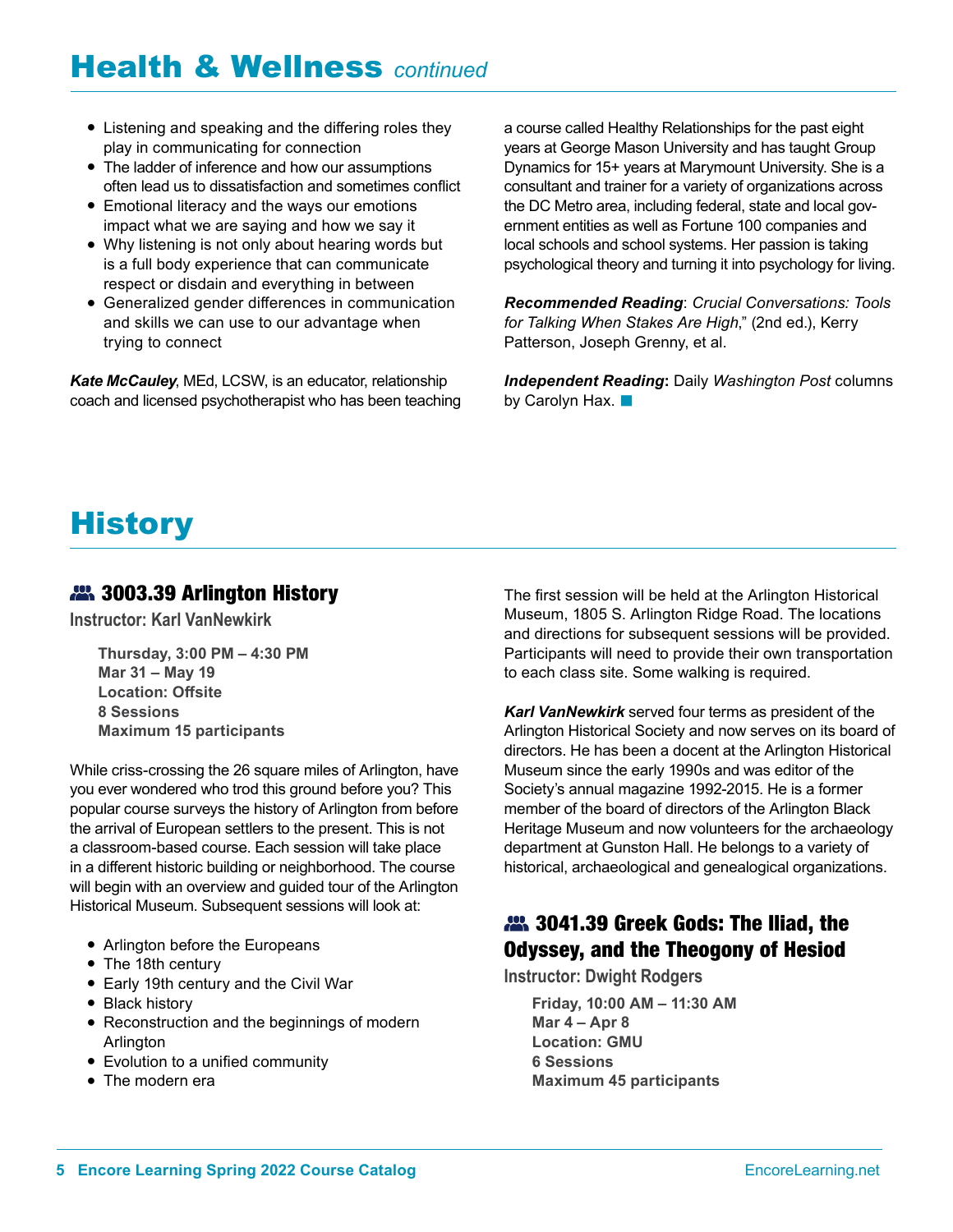## History *continued*

This course will explore the character, powers and forms of worship of the classical era Greek gods. This will include how the gods were understood before classical Greek culture (up to about the year 400 BCE) was challenged, beginning with the philosophy of Plato and the importation of traditions from the East during the time of Alexander the Great.

The historian Heroditus wrote that the understanding of the Greek gods during the classical period was largely based on the works of Homer ("The Iliad" and "The Odyssey") and the *Theogony* of Hesiod, all of which are thought to have been widely known in Greece by around 700 BCE. Participants in the course may be interested in reading sections of these works to get a taste; the instructor will cover all the main story elements during the classes. The class will also see classical period artistic representations of some of the stories.

The class will also spend some time considering the worship practices of the classical Greeks. What were the purposes of the temples, the importance of sacrifices and of religious processions, the local nature of most religious practices and the growing tendency to associate non-Greek gods with the well-known Greek gods (syncretism)?

In addition to the Olympic pantheon, local gods, human children of the gods and the place of heroes will be explored.

*Dwight Rodgers* has taught courses for Encore Learning addressing the history of Ireland, a secular history of Christianity during three different periods and the practice of mindfulness. He holds a BA in history from Amherst College and an MAT in teaching history from UMass-Amherst.

*Recommended Reading:* The instructor has prepared for this course by studying Homer's "Iliad" translated by Robert Fagles, Homer's "Odyssey" translated by Richmond Lattimore and *The Complete Hesiod Collection* (not that long) translated by Hugh G. Evelyn-White. For information on religious practices, Walter Burkert's *Greek Religion* translated by John Raffan is valuable, and for fun the popular *The Song of Achilles* by Madeline Miller is a good read. Both Homer and Hesiod editions have line numbers the instructor will cite on occasion.

#### **61 3042.39v War Along the Shenandoah**

**Instructor: Robert Stone**

**Thursday, 12:00 PM – 2:00 PM Mar 3 – Apr 14 Location: Virtual 7 Sessions Maximum 45 participants**

The Shenandoah Valley of Virginia served as the breadbasket of the Confederacy during the American Civil War, providing Southerners with a vast supply of meat and grain needed to feed their armies. The valley also served as an avenue of invasion for the Southern forces whenever they wished to move into Maryland or Pennsylvania, and whenever they wanted to threaten the Union capital city of Washington. Because of these uses, the Shenandoah Valley became the scene of many conflicts between Confederate and Union forces during the war. This class will explore these conflicts, highlighted by the 1862 Stonewall Jackson campaign, the battles of New Market and Piedmont, and the 1864 Jubal Early/Philip Sheridan campaign. We will also talk about Sheridan's "hard war" campaign to burn the Valley crops and kill or capture the livestock. Even today, this "hard war" is called "The Burning" by Valley families.

After the classroom sessions end in April, a field trip will be planned to some of these battlefields within a oneday drive of Arlington.

*Bob Stone* has a BS in education from West Virginia University and taught classes at Northern Virginia Community College in the 1980s. He worked for the Arlington County government as an administrator for 36 years before his retirement in 1996. He has studied the American Civil War extensively for more than 60 years and has led groups on battlefield tours. He has taught Civil War classes for Encore Learning since 2005.

#### **14 3043.39v America in the 1960s and 70s**

**Instructor: David Heymsfeld**

**Tuesday, 12:00 PM – 1:30 PM Mar 8 – Mar 29 Location: Virtual 4 Sessions Maximum 45 participants**

The 1960s and 1970s were two of the most turbulent decades in modern American history. America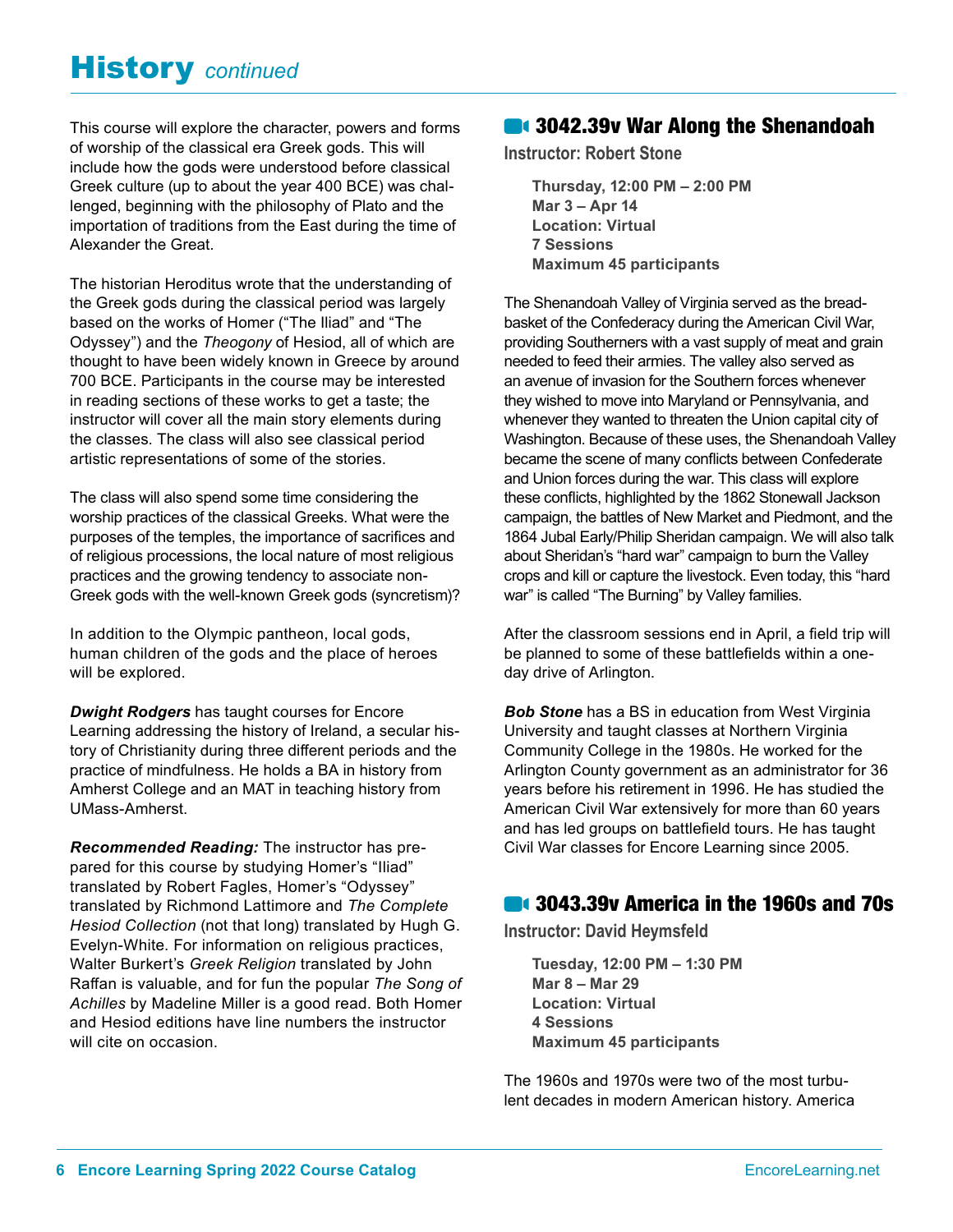# History *continued*

was generally confident and optimistic as the 1960s began and there was a broad consensus on political and cultural values. Over the next twenty years the consensus and optimism were destroyed by political and cultural divisions like women's rights, abortion and religion in schools, and a series of traumatic events, e.g., the assassinations of President John F. Kennedy and Senator Robert Kennedy, Watergate, the Vietnam War and violence at the 1968 Democratic Convention. In the late 1970s a poorly functioning economy and an energy crisis further exacerbated the turmoil and in 1980 a majority of the country, disillusioned with big government and permissive morality, elected Ronald Reagan, a strong economic and social conservative, to be president.

*David Heymsfeld* was a professional congressional staffer for 35 years. He has taught several courses on modern American history for Encore Learning. He was a volunteer guide at the now-closed Newseum.

## **3044.39v Exiles in Sepharad: The** Jewish Millennium in Spain

**Instructor: Jeffrey Gorsky**

**Thursday, 10:00 AM – 11:30 AM Mar 17 – Apr 7 Location: Virtual 4 Sessions Maximum 50 participants**

In this course, we will study the thousand-year history of Jews in Spain from the Visigoth era and Muslim Spain to the Inquisition and the Expulsion of 1492, and the aftermath in Portugal, Holland and the New World. Twenty percent of Jews today are descended from Sephardic Jews. The Sephardic Jews created significant works in religion, literature, science and philosophy. We will look at these cultural works and the works of the great Jewish philosopher Moses Maimonides and Moses de Leon, author of the *Zohar*, the core text of the Kabbalah.

The Sephardic Jews also endured considerable hardship. Fundamentalist Islamic tribes drove them from Muslim to Christian Spain. In 1391 thousands were killed and more than a third were forced to convert by anti-Jewish rioters. A century later the Spanish Inquisition began, accusing thousands of these converts of heresy. By the end of the fifteenth century, Jews had been expelled from Spain and forcibly converted in Portugal and Navarre. After almost

a millennium of harmonious existence, what had been the most populous and prosperous Jewish community in Europe ceased to exist on the Iberian Peninsula.

Jeffrey Gorsky is retired from the Department of State, where he worked as vice consul in Bilbao, Spain, and as an Iberian intelligence analyst. He also served as senior counsel for an immigration law firm and is nationally recognized as an expert in immigration law. He is the author of *Exiles in Sepharad: The Jewish Millennium in Spain.*

*Recommended Reading: Exiles in Sepharad: The Jewish Millennium in Spain,* Jeffrey Gorsky.

#### **614 3045.39v Ancient Rome Goes** to the Movies

**Instructor: Tom Wukitsch**

**Monday, 12:00 PM – 3:00 PM Feb 28 – May 2 Location: Virtual 10 Sessions Maximum 50 participants**

Some filmmakers got ancient Rome right, some got it wrong, and some did not get it at all. Many films about Rome tell us more about the biases of the times when they were made than about the times they claim to depict. Some are "message" films, and some just carry forward the message of the books on which they are based. *Spartacus* is an example of a message film. But there is nothing in the historical account of Spartacus that would lead us to accept the "Christian" message of the film epic or of the Howard Fast novel on which it is based.

Big-budget films made for theaters (e.g., *Gladiator*) tend to get the background right, but they badly garble their historical story lines. Lower-budget theater films do not even try for background accuracy, much less historical fact: *The Arena*, a girl gladiator flick, comes to mind. Television productions vary greatly in authenticity. The History Channel, for example, will buy and broadcast almost any show that claims to be "historical." Some content on the channel is completely bogus.

We will watch and discuss 10 films: *A Funny Thing Happened on the Way to the Forum; Scipio Africanus: The Defeat of Hannibal; Spartacus; Julius Caesar; Antony and Cleopatra; Augustus; Caligula; Satyricon; Gladiator*; and *Titus*.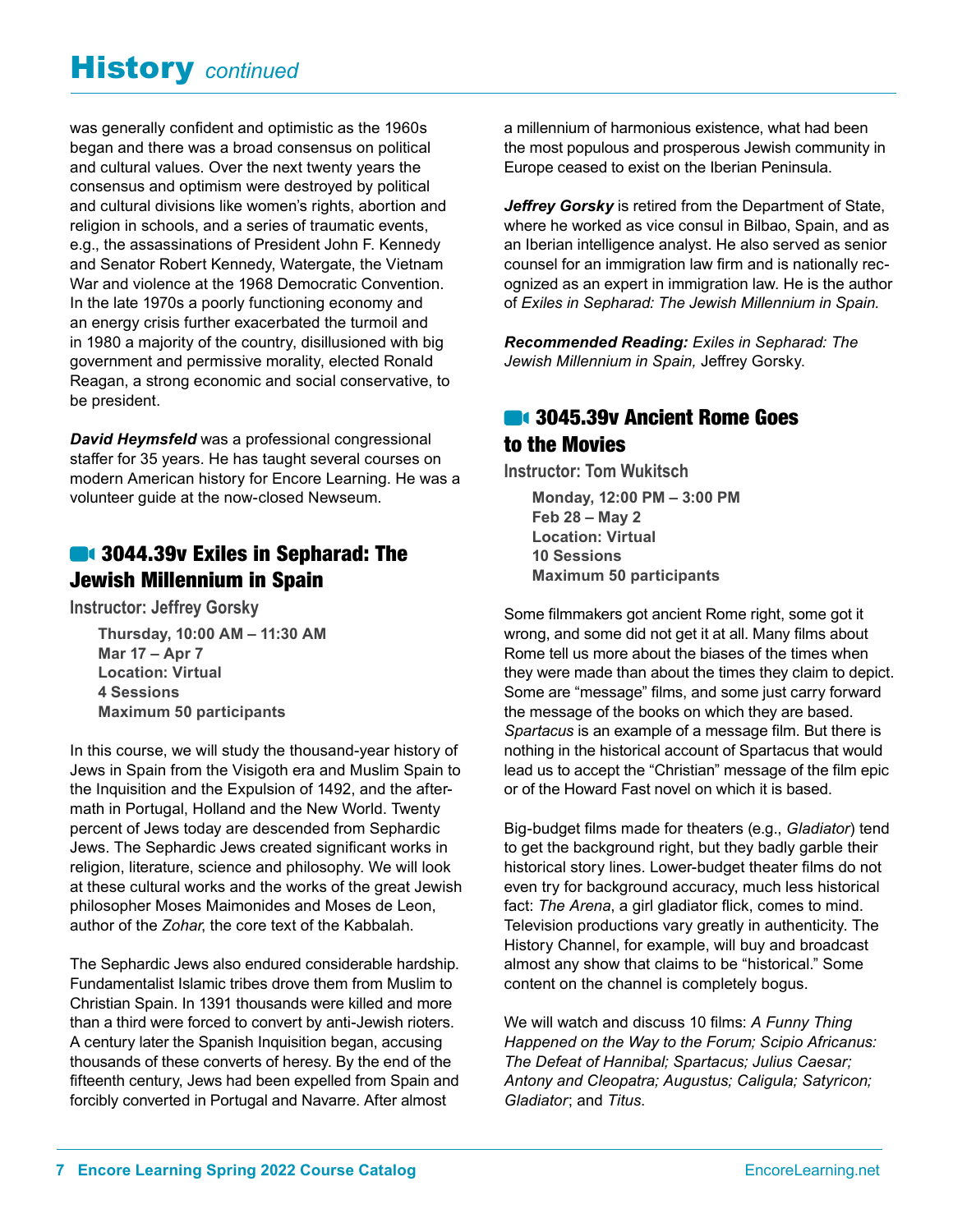## History *continued*

This class will meet for three hours to allow time for viewing the movies.

*Tom Wukitsch's* interest in the ancient world was whetted by his grandparents' bookcase of *National Geographic* back issues. Early on he learned about Latin, Greek, ancient Semitic languages, Egyptian hieroglyphs, math, history, archeology, archeometry and computers. After retiring in 1998, he studied and taught in Rome and, since 2003, at Encore Learning.

#### *Recommended Websites:*

[www.mmdtkw.org/ARMoviesSyllabus.html;](http://www.mmdtkw.org/ARMoviesSyllabus.html) [www.mmdtkw.org/ARomeMovies.doc;](http://www.mmdtkw.org/ARomeMovies.doc) [www.mmdtkw.org/ARomeMovies.pdf](http://www.mmdtkw.org/ARomeMovies.pdf)

## **3046.39v Historic Preservation:** Important Landmarks in America's Small Cities and Towns

**Instructor: Robert Nieweg**

**Monday, 2:00 PM – 3:30 PM Apr 11 – May 2 Location: Virtual 4 Sessions Maximum 70 participants**

This course about historic places and what they mean for local communities will engage students in ongoing grassroots campaigns to protect and celebrate significant historic places in small cities and towns, many within driving distance of Northern Virginia. Together, we will "visit" old homes, Main Street districts, houses of worship, schools, monuments, and cultural landscapes to immerse ourselves in the essential stories embedded within each of these unique and irreplaceable historic places. Guest speakers will focus on lesser-known historic sites, some of which have been neglected but that merit greater attention and deeper understanding to tell the full American story. Through virtual guided "tours," richly illustrated with images of historic places, the instructor and guest speakers — all historic preservation practitioners — will illuminate the cultural significance of these historic places. Class participants will be invited to share their own knowledge of cherished historic places that distinguish American small cities and towns.

*Robert Nieweg* is vice president for preservation services and outreach at the National Trust for Historic Preservation. For 30 years he has advocated to save historic places unique and irreplaceable — from Manhattan to Montana. Today his department of 17 experts focuses on strengthening and diversifying the preservation movement through the National Trust Preservation Fund grants program, annual list of America's 11 Most Endangered Historic Places, national annual PastForward conferences, and other programs and projects.

#### **22.** 3047.39 American Economic History: The First 100 Years

**Instructor: James Grefer**

**Friday, 12:00 PM – 1:30 PM Apr 1 – May 13 (No class 4/15) Location: GMU 6 Sessions Maximum 45 participants**

History is more than a list of dates, places, and people. It is a sequence of events that caused other events, which caused even more events. Nothing happens without a reason, and economic science is a thoughtful and rigorous way to explain many (perhaps most) historical events.

- Why did the American colonies, which were economically prosperous, decide to leave Great Britain?
- How did the U.S. become a nation with three very different economic systems? How did economic regionalization turn into sectionalism and conflict?
- How did the industrial revolution help sow the seeds of the women's rights movements?
- How did African slavery become institutionalized in the American economic system, and how likely was it to end on its own?
- Did the institution of slavery cause Confederate secession? What makes us think it did?
- Why did reconstruction fail in its goal to liberate all Americans?

Evidence and answers to these and many more questions like these are explored in this study of the first 100 years of American economic history.

*James Grefer* is a retired economist with a great interest in American History.  $\blacksquare$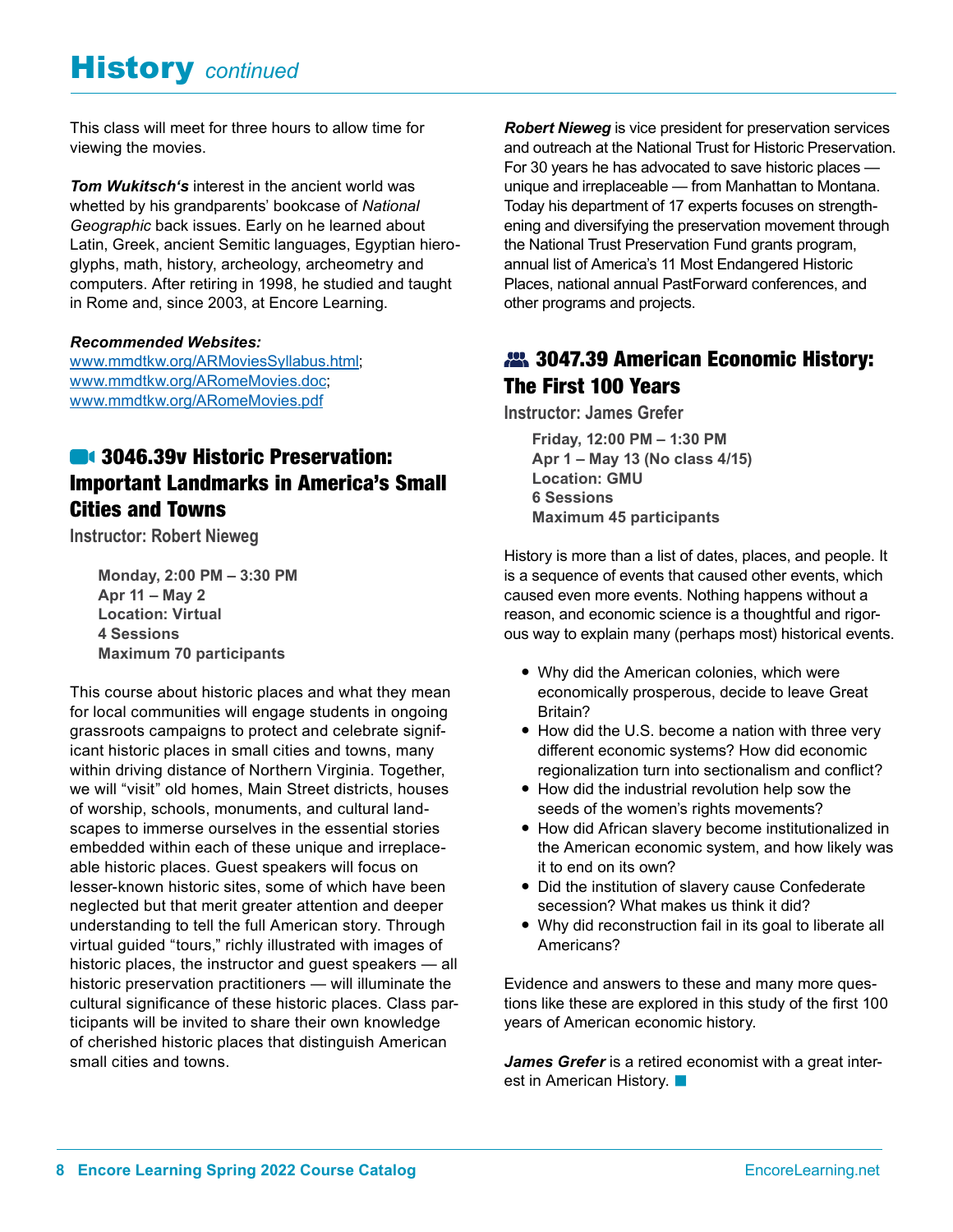## Law, Politics & Public Affairs

#### **614** 4004.39v Global Hot Spots

**Instructor: Multiple** 

**Thursday, 2:00 PM – 3:30 PM Mar 3 – Apr 7 (No class 3/24) Location: Virtual 5 Sessions Maximum 275 participants**

Global conflicts or hot spots come in many varieties. Some are significant and may directly threaten the U.S. homeland and trigger U.S. military involvement. Others may threaten the supply of critical U.S. strategic resources. Still others may have severe and widespread humanitarian consequences. This five-part course will focus on significant global hot spots that we read about daily.

#### **1. Afghanistan: A Historical Perspective**

(Scott Lilly 3/03): Topography, geography and tribalism make Afghanistan a country notoriously difficult to govern. The 9/11 terrorist attacks launched the United States into a war aimed at quelling terrorist havens in the country. Once that was accomplished, the United States struggled to achieve what the British in the 19th century and the Russians in the 20th century failed to do: govern Afghanistan. Lilly will discuss why the United States fell short on that goal.

#### **2. The Taiwan-PRC Political Struggle**

(Carla Freeman 3/10): Taiwan has been locked in a political struggle with the People's Republic of China since the middle of the last century and has long been a national security priority of the United States. The island is a major source of tension in a generally deteriorating US-China relationship. How does the US-China relationship impact Taiwan's relationship with China and the rest of the world, and how does the China-Taiwan relationship affect the United States?

- **3. How Hot Is the US-Russia Relationship?** (Steven Pifer 3/17): What do Putin and the Kremlin want? Will it be Putin forever — or until 2036? What challenges does Russia present to the West? How should the West respond?
- **4. Corruption and Conflict in the South Caucasus** (Richard Kauzlarich 3/31): The Pandora Papers exposed a global depth of corruption and its threat to internal stability in the Caucasus, the region

between the Black and Caspian seas. The United States and others have facilitated corruption. Kleptocrats have turned corruption into a system of government threatening US national security interests and intensifying regional conflict. What sanctions are appropriate? How do we support investigative journalists and NGOs exposing corruption?

#### **5. How Can Haiti Succeed?**

(Pamela White 4/07): The social and political events in Haiti change daily. In this class we will discuss important dates and politicians in Haitian history. We will share an overview of events starting with the 2010 earthquake, the more recent earthquake, the assassination of President Moise and the catastrophic murder and kidnapping rates. We will conclude with some suggestions on a way forward.

*Scott Lilly* worked as a congressional staffer for 31 years, during which time he directed the staffs of the Joint Economic Committee, the Democratic Study Group and the House Appropriations Committee. He has traveled widely, probing the effectiveness of government programs across the United States and overseas. He is an adjunct professor of public policy at the LBJ School of Public Policy, University of Texas.

*Carla Freeman* joined the U.S. Institute of Peace after more than a decade as a member of the China Studies faculty at Johns Hopkins School of Advanced International Studies, where she also directed the SAIS Foreign Policy Institute. Previously, she worked on international civil society and sustainable development for the Johnson Foundation and as a political-risk consultant focused on Asia.

*Steven Pifer* is a William J. Perry Research Fellow at the Center for International Security and Cooperation as well as a nonresident senior fellow with the Brookings Institution. His research focuses on nuclear arms control, Ukraine, Russia and European security. His service with the State Department focused on U.S. relations with the former Soviet Union and Europe, as well as arms control and security issues. As an expert, he shares his views on national news shows and in print. He served as US ambassador to Ukraine in 1998–2000.

*Richard Kauzlarich* is distinguished visiting professor at the Schar School of Policy and Government at GMU. He also serves as interim director of the Peace Operations Program and as co-director of the Center for Energy Science and Policy. He teaches courses on the geopolitics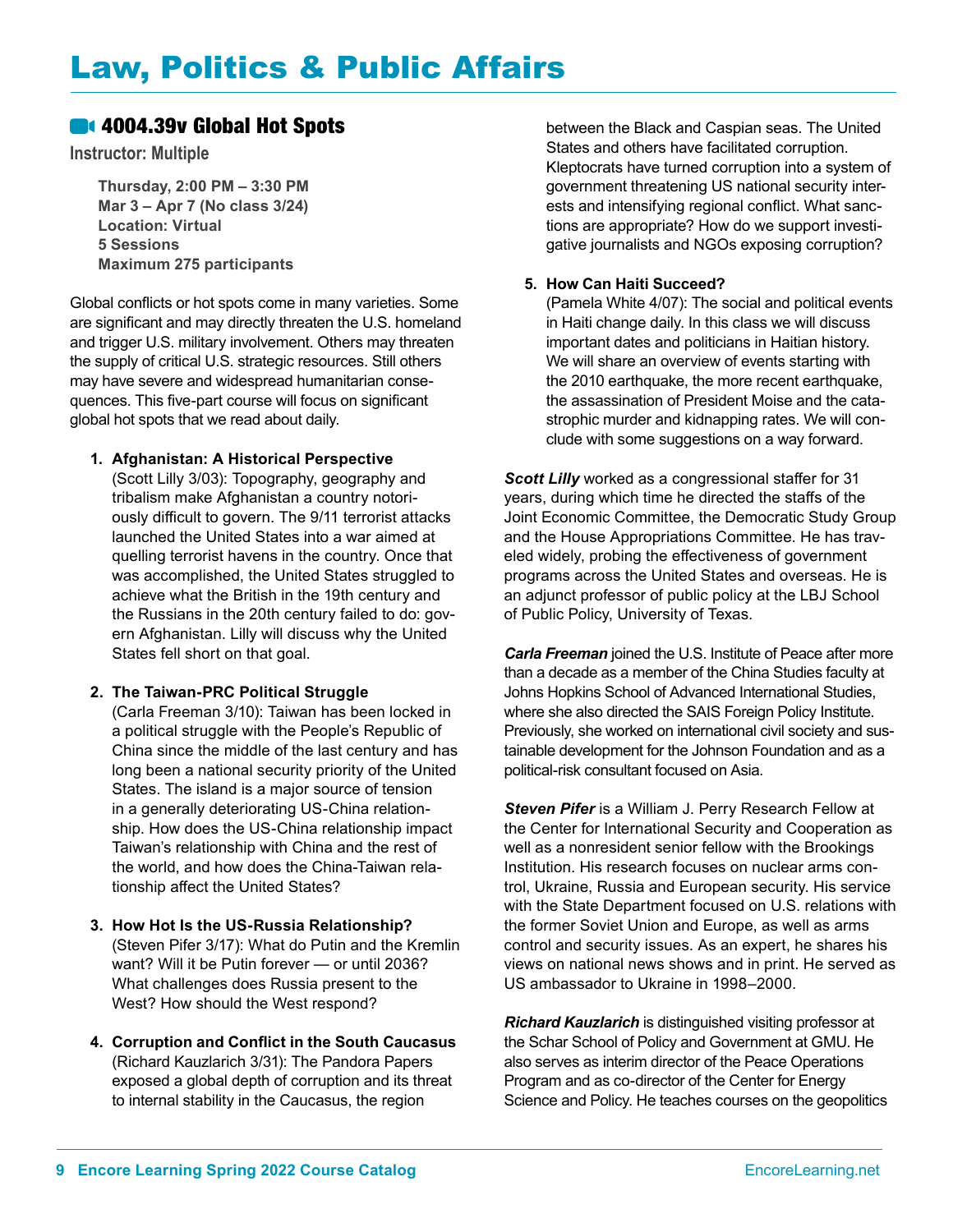of energy security and policy communication for executive leadership. He served as US ambassador to Bosnia and Herzegovina in 1997–1999 and to Azerbaijan in 1994–1997.

*Pamela White* currently serves as a consultant on foreign affairs. She is on the faculty of The School of Policy and International Affairs at the University of Maine. She served as US ambassador to Haiti in 2012–2015 and ambassador to The Gambia 2010–2012.

#### **4025.39v Rethinking Energy: AIRE at 15**

**Instructor: Demetra McBride**

**Friday, 12:00 PM – 1:30 PM Mar 11 – Apr 1 Location: Virtual 4 Sessions Maximum 45 participants**

This course will review the inception of Arlington County's strategic and tactical thinking about sustainability and climate action and how that action led to creation of a county agency dedicated to those challenges (Arlington Initiative to Rethink Energy, or AIRE). It will cover AIRE's role and all-of-government partnerships in driving climate response, adaptation and resilience. To put AIRE's efforts into context, the course will also explore both global and regional impacts and implications of climate change — at the personal, community, national and global levels — while incorporating physical, operational, cost and market consequences. AIRE's success has been and remains a joint effort of government and constituents. To illustrate this dynamic, the course will identify useful climate strategies on the personal, community and government scale — demonstrating how choice, behavior and civic priorities can enhance Arlington's climate readiness, sustain its desirability and competitiveness, and invite us to ensure environmental justice and equity in our efforts.

The course is designed for optimum interactivity and participation by registrants. Information and materials will be shared prior to each session so that at the course conclusion, each registrant will have an informative, stimulating and provocative portfolio covering climate volatility and implications, AIRE, the county's climate pathway and a diagram of how local/regional action relates to global response. Registrants will have an opportunity in the initial session to share their primary interests in the subject matter and to inform subsequent sessions to ensure that the experience will be dynamic and useful.

*Demetra McBride* is Arlington County bureau chief of the Office of Sustainability and Environmental Management, which includes AIRE. McBride has designed and implemented award-winning climate and energy programs for more than 16 years in Florida, California and, now, Virginia. Her regulatory efforts have resulted in nearly \$400 million to California governments for energy/climate programs, and she developed that state's landmark climate adaptation/resilience protocol in 2012–2015. She has presented on climate strategy to state legislatures and the US Congress.

*Recommended Reading*: Arlington County 2019 Community Energy Plan: [arlingtonva.s3.amazonaws.](http://arlingtonva.s3.amazonaws.com/wp-content/uploads/sites/13/2019/10/Final-CEP-CLEAN-003.pdf) [com/wp-content/uploads/sites/13/2019/10/Final-CEP-](http://arlingtonva.s3.amazonaws.com/wp-content/uploads/sites/13/2019/10/Final-CEP-CLEAN-003.pdf)[CLEAN-003.pdf](http://arlingtonva.s3.amazonaws.com/wp-content/uploads/sites/13/2019/10/Final-CEP-CLEAN-003.pdf); General Reference on Climate Change, NASA: [climate.nasa.gov/effects](http://climate.nasa.gov/effects); General Reference on Insurance Industry and Climate Change, *[Global Insurance Perspectives on Climate Change:](http://www.jdsupra.com/legalnews/global-insurance-perspectives-on-1214862/%3B)*  [www.jdsupra.com/legalnews/global-insurance](http://www.jdsupra.com/legalnews/global-insurance-perspectives-on-1214862)[perspectives-on-1214862](http://www.jdsupra.com/legalnews/global-insurance-perspectives-on-1214862); McKinsey Report on Climate Impacts and Opportunity in the Insurance Industry: [www.mckinsey.com;](http://www.mckinsey.com) What You Can Do Personally About Climate Change: [www.imperial.ac.uk/stories/](http://www.imperial.ac.uk/stories/climate-action) [climate-action](http://www.imperial.ac.uk/stories/climate-action) and [davidsuzuki.org/what-you-can-do/](http://davidsuzuki.org/what-you-can-do/top-10-ways-can-stop-climate-change) [top-10-ways-can-stop-climate-change](http://davidsuzuki.org/what-you-can-do/top-10-ways-can-stop-climate-change)

#### **4026.39v Affordable Housing: Why Is It** Important and What Can Be Done?

**Instructor: Nina Janopaul**

**Wednesday, 10:00 AM – 11:30 AM Mar 9 – Apr 6 (4/6 session is optional field trip) Location: Virtual 5 Sessions Maximum 40 participants**

This five-week course will provide an overview of affordable housing, including:

- Why is affordable housing needed? Who lives in affordable housing? What does the data tell us about the need nationally, regionally and locally? How can investing in affordable housing impact employment, opportunity, health, education and racial justice?
- How have our historic housing policies impacted affordability? What is the difference between public housing, subsidized and affordable housing? What are the major financing and land use tools for creating affordable housing? How have historic housing policies, including zoning, redlining and deed restrictions, impacted racial opportunity and wealth building?
- What is the local response to affordable housing? Why do elected officials, faith communities, businesses, and community and philanthropic leaders care about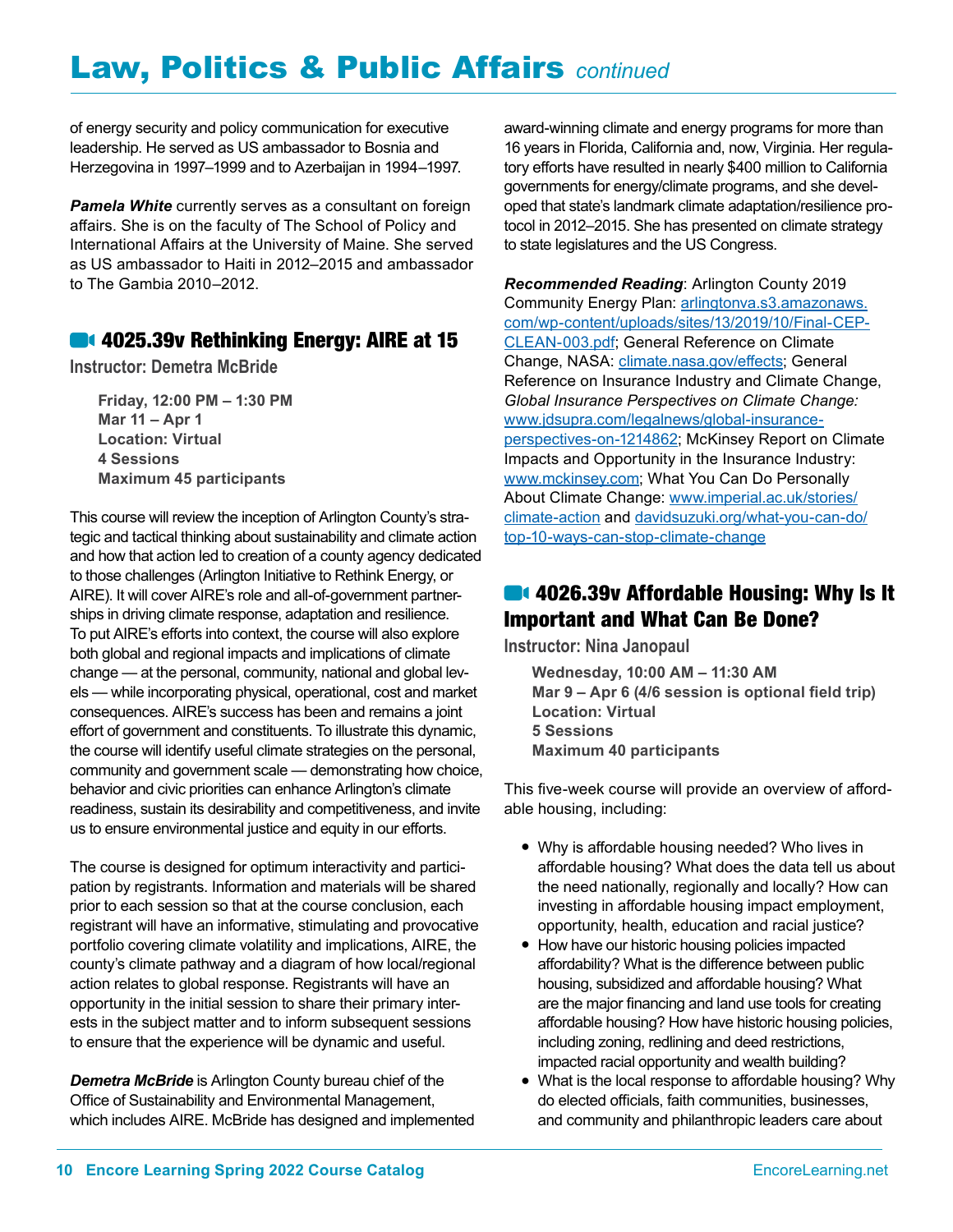housing affordability? What is the Arlington Affordable Housing Master Plan? What has Arlington done in recent years to provide more affordable housing?

- What comes next for affordable housing? How is Amazon's HQ2 changing the housing landscape? What is under consideration for new federal, state and local housing policies? Can a concerned resident contribute to solutions?
- An optional tour of an affordable housing property, Gilliam Place, in Arlington that is home to 173 households, plus the Arlington Presbyterian Church and La Cocina VA, a kitchen incubator and cafe. Participants will travel on their own.

*Nina Janopaul* retired in 2021 as president and chief executive officer of the Arlington Partnership for Affordable Housing (APAH), an award-winning nonprofit that provides over 2,000 affordable homes, as well as resident programs. She has been a speaker on affordable housing at numerous conferences and workshops.

*Recommended Websites:* For more information on these topics the instructor recommends: The Arlington County Affordable Housing Master Plan: [www.arlingtonva.us/Government/Programs/Housing/](http://www.arlingtonva.us/Government/Programs/Housing/Affordable-Housing/Master-Plan) [Affordable-Housing/Master-Plan](http://www.arlingtonva.us/Government/Programs/Housing/Affordable-Housing/Master-Plan); Metropolitan Washington Council of Governments Housing policy: [www.mwcog.org/community/planning-areas/housing](http://www.mwcog.org/community/planning-areas/housing-and-homelessness/affordable-housing)[and-homelessness/affordable-housing](http://www.mwcog.org/community/planning-areas/housing-and-homelessness/affordable-housing); Bipartisan Policy Center — Terwilliger Center for Housing Policy: [bipartisanpolicy.org/policy-area/housing-policy](http://bipartisanpolicy.org/policy-area/housing-policy); National Low Income Housing Coalition Policy Primer: [https://nlihc.org/explore-issues/housing-programs/](https://nlihc.org/explore-issues/housing-programs/project-based-housing) [project-based-housing](https://nlihc.org/explore-issues/housing-programs/project-based-housing)

## **4027.39 Enable & Ennoble:** Overcoming Foreign Aid Fads and Fancy

**Instructor: A. J. "Alonzo" Wind**

**Wednesday, 12:00 PM – 1:30 PM Apr 6 – May 11 Location: Virtual 6 Sessions Maximum 40 participants**

Myths about radical extremism, populist outcries and isolationism have become common among a large segment of the population. They are not new, however, and they have long influenced how many Americans view and understand foreign aid, international development, and America's place in a complicated and changing world,

particularly in historically underdeveloped nations. Yet there has been a great deal of change, some good and some bad.

By the end of the course, you will be able to: explore key ideas, concepts and debates in international development; evaluate different meanings and perceptions of development; assess how development is measured; compare how development and developing countries are represented; explore causes and consequences of individual vs community help; and discuss how our security and well-being are intimately connected to sustainable international development for all.

During the course we will examine:

- A brief history of international development policy and architecture.
- Corruption and the challenge of accountability and impact.
- Public-private partnerships and enterprise-driven development.
- Reconciling identity and issues: demography, gender, urbanization and community.
- Critiques of the international development industry
- National security implications and the challenge of globalization.

*A. J. "Alonzo" Wind* is a retired senior foreign service officer of the U.S. Agency for International Development (USAID) who has worked with USAID overseas on diplomatic assignments in Peru, Nicaragua, Angola, Nigeria, Iraq, Afghanistan and South Africa. He previously worked for several NGOs in Ecuador, Bolivia, Dominican Republic and the UK, among others. He began his career as a public health Peace Corps volunteer in Ecuador. He is a graduate of the University of Chicago and is on the board of several NGOs.

## **64 4028.39v Police Practices in Arlington**

**Instructor: Multiple** 

**Thursday, 10:00 AM – 11:30 AM Mar 3 – Apr 21 Location: Virtual 8 Sessions Maximum 90 participants**

The murder of George Floyd by Minneapolis police officer Derek Chauvin and other shootings of Black citizens across the nation ignited a call for reforms to policing. National concern about these shootings prompted Arlington and other Virginia jurisdictions to take an in-depth look at local policing practices. The Police Practices Group of the Arlington County Police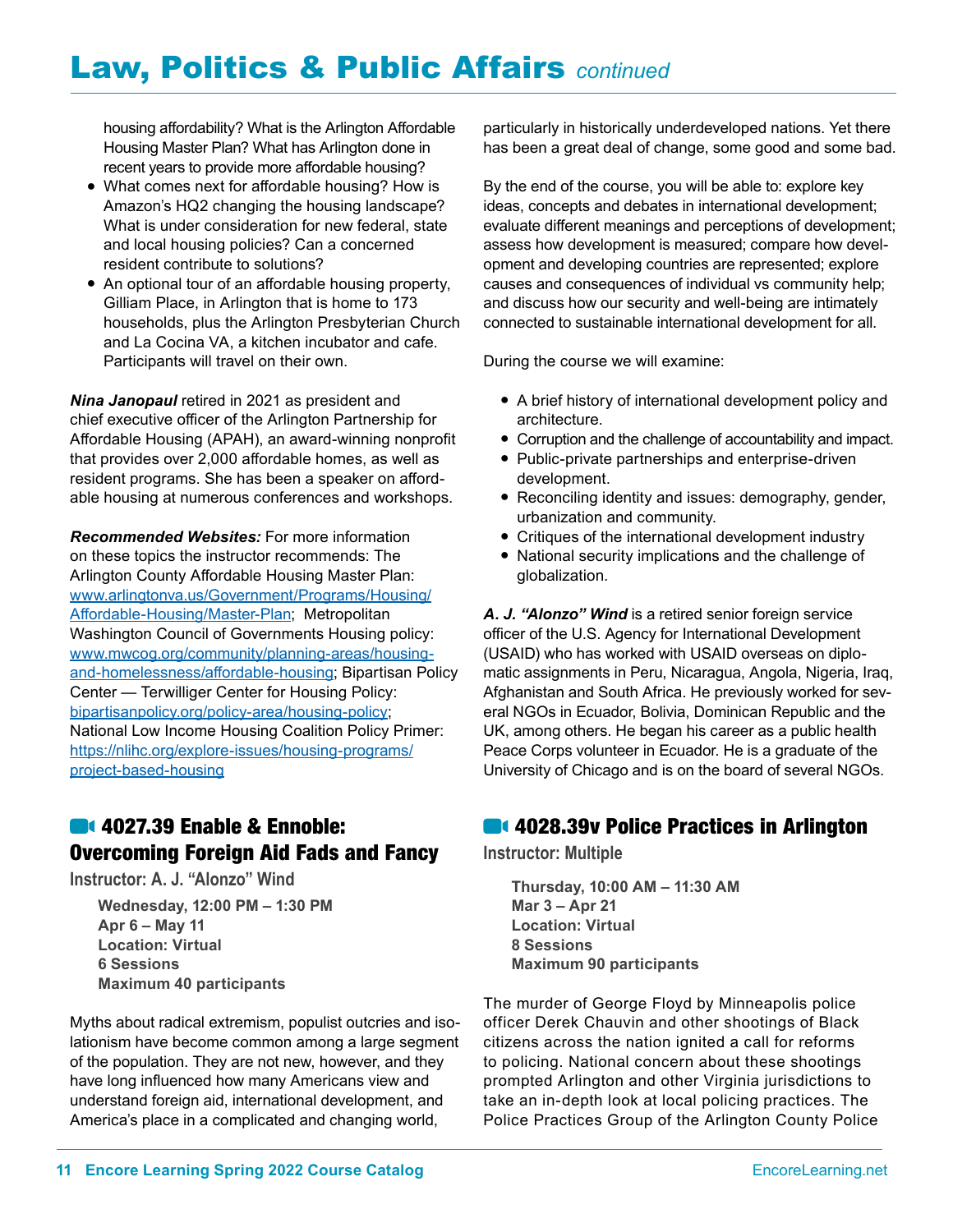Department (ACPD) released a report on February 15, 2021. This eight-session course will explore many aspects of Arlington policing from inside and outside perspectives.

**1. Recommendations of Police Practices Group**  (Lynne Porfiri 3/3) The group examined several aspects of policing in Arlington. Porfiri will describe the overall work of the group and its findings and recommendations.

#### **2. Civilian Oversight of Police**

(Rodney Turner 3/10) The Civilian Review Board Subcommittee of the Practices Group recommended a hybrid system of civilian review of the ACPD. Turner, chair of the subcommittee, will describe the panel's recommendations and progress to date on implementing them.

#### **3. Mental Health and Policing**

(Naomi Verdugo 3/17) Nationwide, at least 20 percent of calls to police involve people in a mental health or substance abuse crisis, yet police have limited training to respond to such calls. The Mental Health Subcommittee of the Practices Group recommended alternatives to police response in such circumstances, along with ways to reduce the number of individuals in crisis who require emergency response.

#### **4. Alternative Dispute Resolution**

(Devanshi Patel 3/24) The ADR Subcommittee made 38 recommendations with an eye to changing community culture and use of 9-1-1 services for non-public-safety matters. Approaches include community-based programs and social services for conflict resolution. The panel also urged greater use of mediation and nonjudicial sanctions to reduce mass incarceration.

#### **5. Traffic Enforcement Practices**

(Alison Carpenter 3/31) This subcommittee recommended data collection protocols and enforcement practices to eliminate bias. Strategies include public safety educational programs that recognize cultural diversity.

#### **6. Police Department's Perspective**

(Charles "Andy" Penn 4/7) Long-term police officer and newly appointed chief of the ACPD, Penn will share the department's response to the report. He

was acting chief in the months when the study group was working.

#### **7. Citizen Response: Black Parents of Arlington**

(Whytni Kernodle 4/14) This group called for removal of police officers — called "school resource officers" or SROs — from Arlington's public schools. This change was adopted at the beginning of the 2021– 2022 academic year. The group urged reallocation of money spent on SROs to services for student wellness such as guidance counselors, therapists and support specialists.

#### **8. Citizen Response**

(Julius Spain, Sr. 4/21) The Arlington chapter of the National Association for the Advancement of Colored People is critical of the county's implementation of the Community Oversight Board. The NAACP says the board will not be sufficiently independent.

*Lynne Porfiri* is an attorney and chief of staff to the Arlington County Manager. An Arlington resident, she served as staff liaison to the Police Practices Group.

*Rodney Turner*, former member of Arlington County's Fire Station #8 Task Force and current member of the Joint Facilities Advisory Commission, has been a resident of the High View Park neighborhood for 18 years and is a member of the John M. Langston Citizens Association. He is an attorney specializing in financial services regulation.

*Naomi Verdugo* is a long-time mental health advocate in Arlington. For the past 18 years, she has facilitated a Family Support Group for the National Alliance on Mental Illness (NAMI). Most recently, she chaired the Mental Health Subcommittee of the Police Practices Group.

*Devanshi Patel* is a native Arlingtonian and social justice attorney focused on matters affecting young people and families. She co-founded the Center for Youth and Family Advocacy (CYFA), which works to transform the fabric of family and community through restorative practices, education and advocacy. CYFA has developed the BuildStrong Initiative focused on developing a system that provides meaningful opportunities for youth and ensures community safety.

*Alison Carpenter* is deputy public defender for Arlington and a county resident. She has worked with community agencies and organizations to reduce recidivism and promote public safety. She chaired the Traffic Enforcement Practices Subcommittee.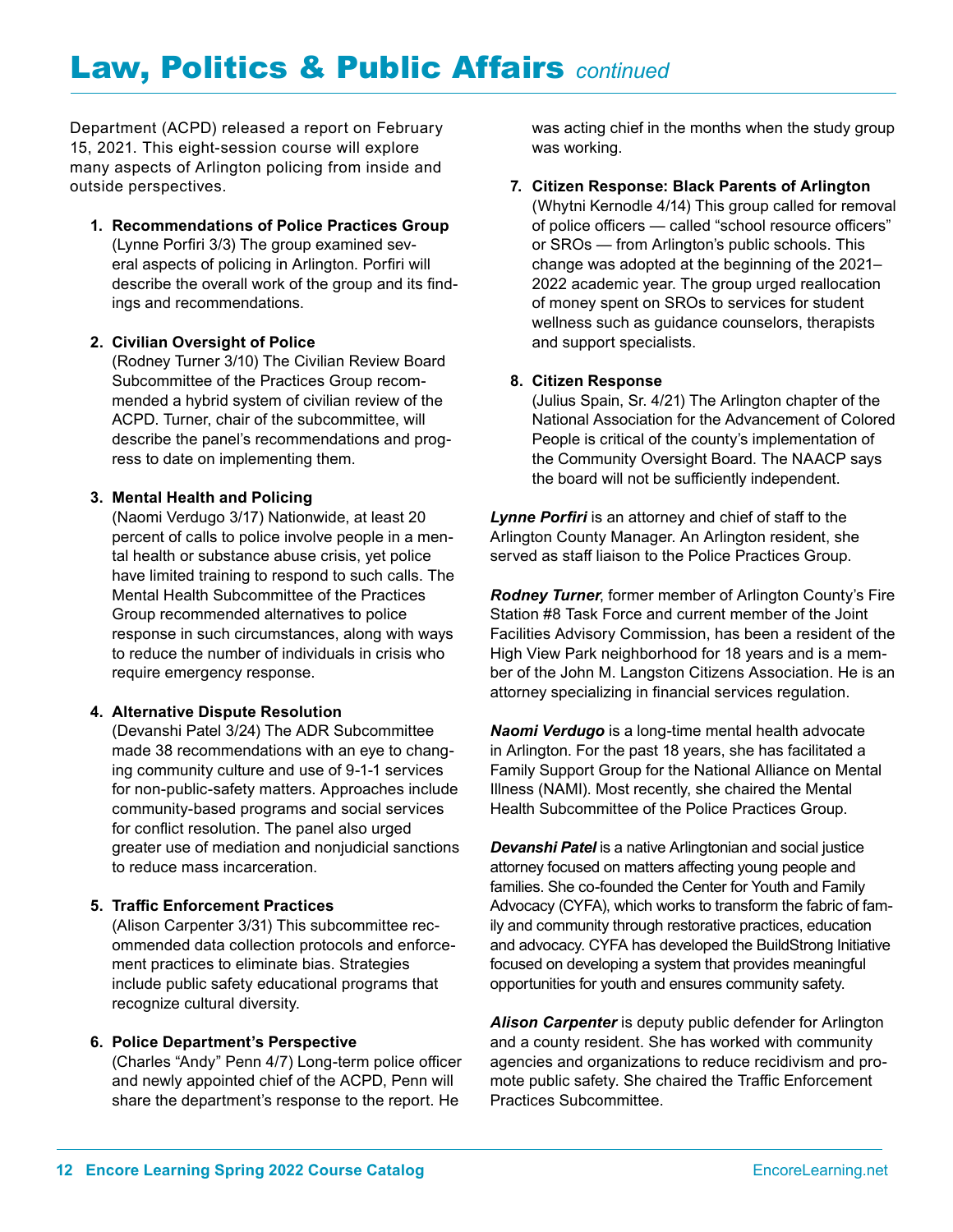*Charles* **"Andy"** *Penn*, a 29-year veteran of the ACPD, was named permanent police chief in June 2021 following a nationwide search. He is an adjunct faculty member at Marymount University.

*Whytni Kernodle* is co-founder of Black Parents of Arlington, focused on organizing and empowering Black parents to advocate for improving the education and lives of Black children in Arlington.

*Julius Spain, Sr.* is Arlington branch president and regional vice president of the NAACP.

*Recommended reading: Arlington County, Virginia, Police Practices Group: Report and Recommendations of the Subcommittees*, February 15, 2021. [www.arlingtonva.us/files/sharedassets/public/police/](http://www.arlingtonva.us/files/sharedassets/public/police/documents/arlingtonpolicepracticegroup.subcommittee.report.final_.2.15.21.pdf) [documents/arlingtonpolicepracticegroup.subcommittee.](http://www.arlingtonva.us/files/sharedassets/public/police/documents/arlingtonpolicepracticegroup.subcommittee.report.final_.2.15.21.pdf) [report.final\\_.2.15.21.pdf](http://www.arlingtonva.us/files/sharedassets/public/police/documents/arlingtonpolicepracticegroup.subcommittee.report.final_.2.15.21.pdf)

## **64 4029.39v Lobbying Congress: Drain or** Expand the Swamp?

**Instructor: David Rehr**

**Monday, 12:00 PM – 1:30 PM Feb 28 – Mar 28 Location: Virtual 5 Sessions Maximum 40 participants**

This course will dig deep into how Congress is actually influenced by citizens who belong to thousands of interest groups. The course will include:

- How does Congress receive information from interest groups?
- Where do congressional members and staff look for information from interest groups?
- How do interest groups leverage relationships with elected officials?
- Which organizations exercise their power well? Which do not achieve results?
- What advocacy tools are generally used?
- What does the future hold for advocacy and how will changes impact our constitutional rights?

When possible, guest experts will join in the discussions.

*David Rehr* is professor and director of the Center for Business Civic Engagement at George Mason University's Schar School of Policy and Government. Prior to that, he was senior associate dean of the Antonin Scalia Law School at GMU. He started his academic career teaching at The George Washington University's Graduate School of Political Management. He is the author of *The Congressional Communications Report*, a landmark research study on communication methods and preferences of congressional offices, their staff and those working to influence them. He holds a PhD in economics from GMU.  $\blacksquare$ 

## Literature & Writing

#### **6012.39v American English**

**Instructor: Leslie Tierstein**

**Thursday, 10:00 AM – 11:30 AM Mar 10 – Mar 31 Location: Virtual 4 Sessions Maximum 50 participants**

This course looks at the current status of American English, both in terms of its historical development and of social issues regarding the spread, teaching and

standardization of the language. We will start with an overview of linguistics, the study of language, which will focus on case studies from American English where possible. This overview provides a basis for the terminology and methodology we will need to discuss English grammar, syntax and vocabulary, both written and spoken, and an understanding of how advances in linguistics disciplines have come to affect our everyday life.

Factors that influence how a language develops and changes will be considered, ranging from historical events (language change as a result of conquest or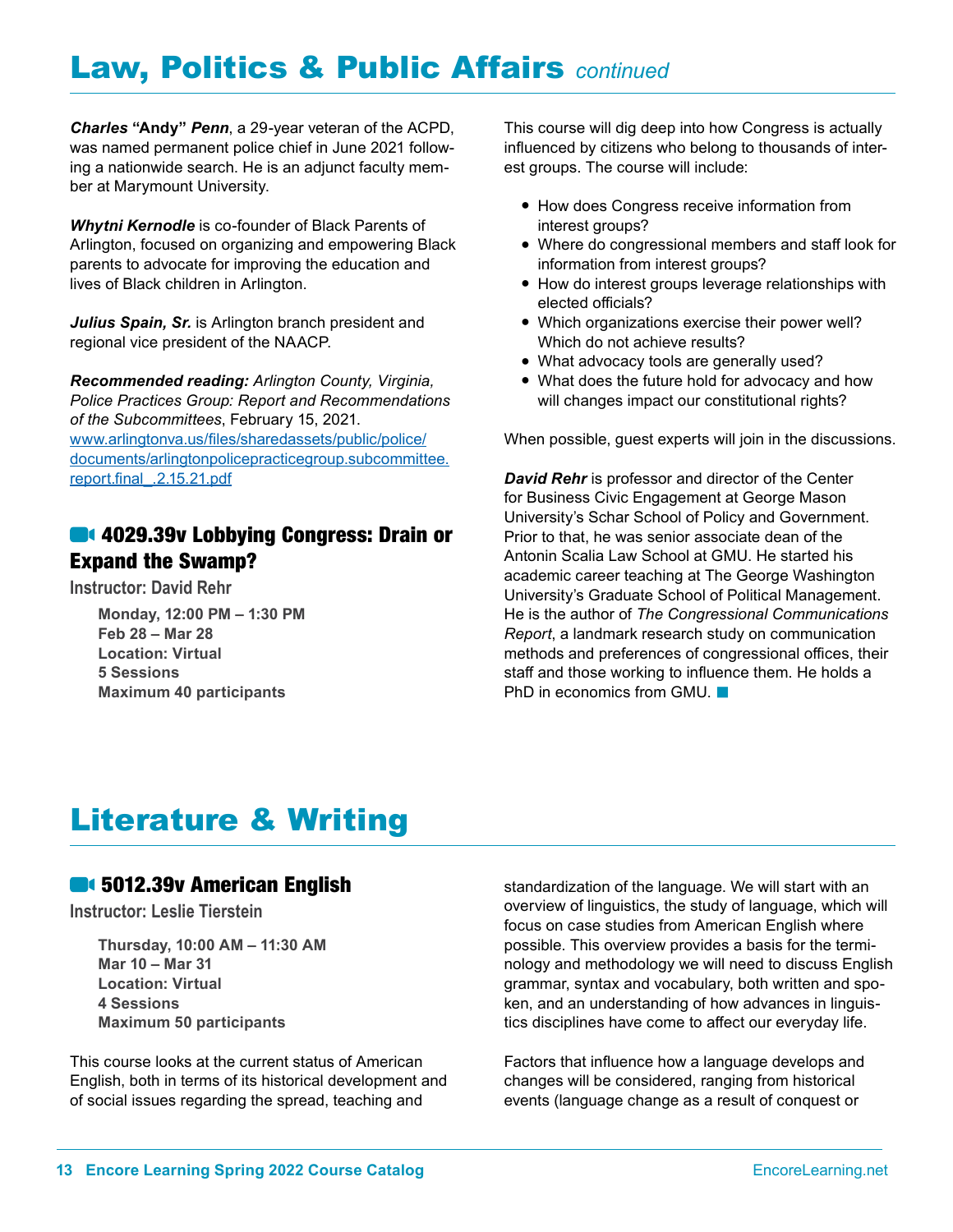## Literature & Writing *continued*

colonization) to modern times. How does immigration affect the grammar, sounds and vocabulary of American English? What about different versions of the same language — American versus British English; Parisian French versus Quebecois (or Cajun or Haitian Creole); Iberian Spanish versus American Spanish? We will examine interpretation and translation, literary and commercial. For example, how do you translate Jabberwocky or "muggle" into another language? And did you know that the first *Mad Max* movie was dubbed into American? Australian ("Strine") slang and accent were deemed too unintelligible for American audiences.

We will conclude with consideration of how the Internet and modern conveniences have influenced English and other languages. Is there more or less "borrowing" between languages? Many foreign universities now offer graduate courses (and tests) in English. When traveling abroad and meeting someone who says they "speak English," what should you expect? And what are the prospects for language recognition, speech synthesis and "natural language processing" in apps available now and being developed?

*Leslie Tierstein* has worked in computer technology for several multinational companies. Her duties have included technical translation; delivering computer-based training to audiences in Europe, Australia, Asia and North America; and developing computer-programming languages. She served as the technical editor of several books on computer programming and methodologies. She has a BA degree in comparative literature from Brown University and MA degrees in French and linguistics from the University of Pennsylvania.

## 5020.39 Shakespeare Transformed: Three Plays and Their Adaptations

**Instructor: Iska Alter**

**Friday, 1:30 PM – 3:30 PM Mar 4 – Apr 8 Location: GMU 6 Sessions Maximum 40 participants**

For over 400 years and across cultures, the works of William Shakespeare seem to have dominated the stage and shaped theater practice. It can be no surprise, then, that many artists, working in a variety of media, have found in his plays subjects for their own endeavors.

During our six weeks together, we will explore *Hamlet*, *The Tempest* and *The Winter's Tale*. We will especially explore the relationship of those texts to Tom Stoppard's still-remarkable play *Rosenkrantz and Guildenstern Are Dead*, first staged at the Edinburgh Festival Fringe in 1966; Margaret Atwood's novel *Hag-Seed*, published in October 2016; and, most unusually, Christopher Wheeldon's ballet, *The Winter's Tale*, created for The Royal Ballet in 2014.

*Iska Alter* is emerita professor of English at Hofstra University. Her specializations are American literature, Shakespeare and English Renaissance drama. Her work has appeared in *Modern Drama*, *Theater History Journal* and *Shakespeare Survey*. She is the author of an analysis of the fiction of Bernard Malamud entitled *The Good Man's Dilemma: Social Criticism in the Fiction of Bernard Malamud*. She received her BA from City College of New York, an MA from the University of Wisconsin and a PhD from New York University.

## **614 5021.39v Becoming: Novels by Austen** and C. Brontë

**Instructor: John Pfordresher**

**Wednesday, 10:00 AM – 11:30 AM Mar 2 – Apr 6 Location: Virtual 6 Sessions Maximum 70 participants**

Two classic novels of the 19th century each focus on a protagonist learning to become more fully human. *Emma*  by Jane Austen and *Jane Eyre* by Charlotte Brontë. Students will learn, two weeks in advance of each session, of specific scenes to be discussed, and text passages will appear on the screen during the lecture.

The course will establish the historical and cultural context for each book and will place each within the writer's career as an artist. These novels were both published in a three-volume format and the course will devote three weeks to each.

There will be ample time during the session for questions.

*John Pfordresher* is emeritus Professor of English at Georgetown University, where he taught from 1973 to 2020. He has published books on Tennyson, Arnold, and the theory of Catholic Imagination. His most recent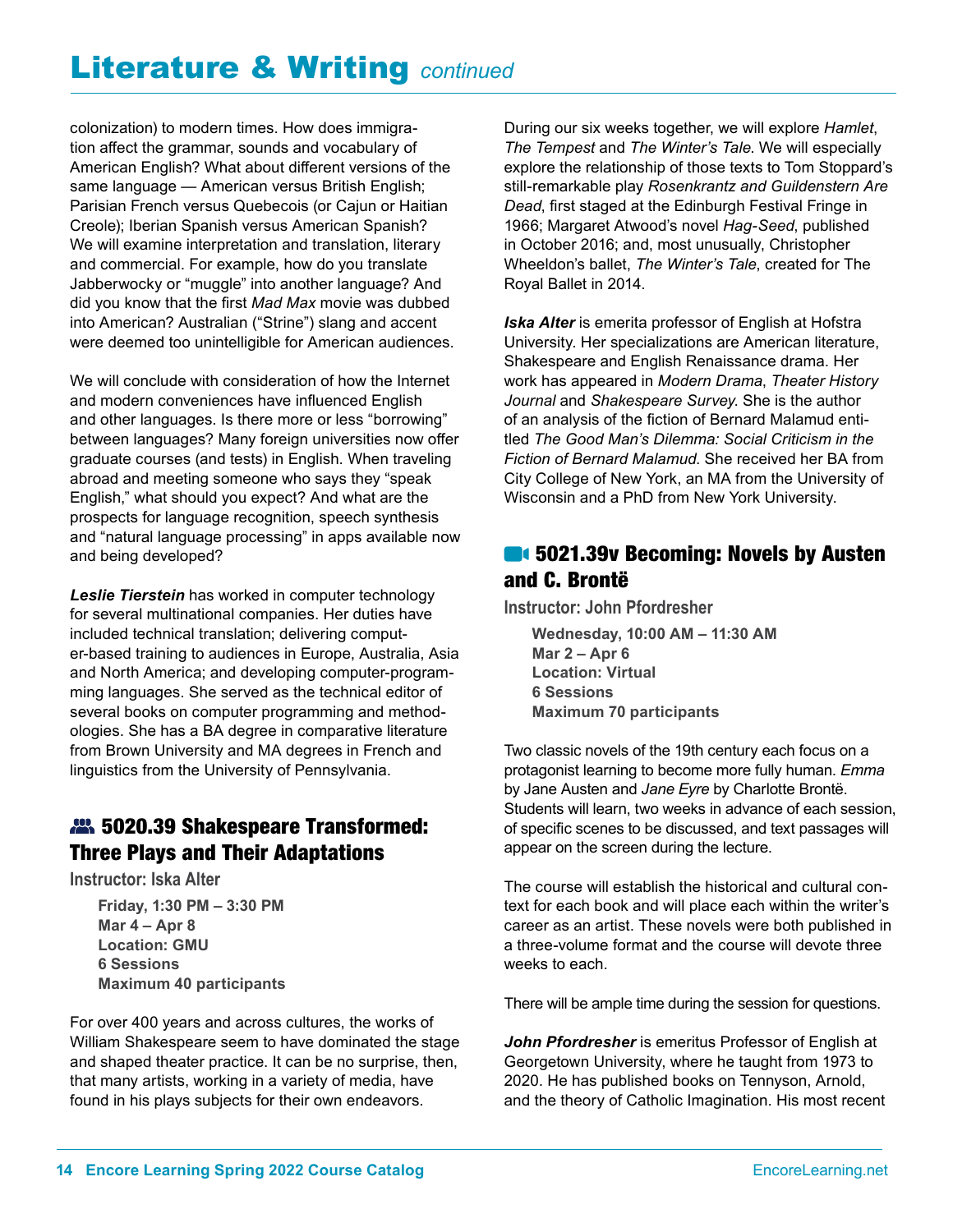# Literature & Writing *continued*

book is *The Secret History of Jane Eyre: How Charlotte Brontë Wrote Her Masterpiece*.

*Recommended Reading:* Preferred editions: *Emma*, ed. Fiona Stafford, Penguin Classics. *Jane Eyre*, ed. Stevie Davies, Penguin Classics.

#### **6022.39v Powerful Bible Women —** Models for Today?

**Instructor: Stephen Ruth**

**Monday, 12:00 PM – 1:30 PM Mar 7 – Mar 28 Location: Virtual 4 Sessions Maximum 35 participants**

Today, when women's rights are at the forefront of public policy debates, it may be surprising to learn that some very powerful role models from thousands of years ago can be found in the *Bible*. The daughters of Zelophehad talked back to Moses about inheritance rights (and won). Achsah successfully demanded that her husband and father-in-law provide more desirable land than was offered. Deborah had to goad a reluctant Barak into battle (and won).

There are dozens of examples in the *Bible* of heroic women, and we will meet them all. In addition, we will encounter some of the tough women who were not so nice, like Jezebel and her mother Athalia, who was the only queen ever to rule in pre-exilic Israel. Many of these women could easily be spokespersons for speaking truth to power, like Bathsheba, Tamar, Esther, Hannah, Huldah, Jael, Judith, Shiphrah and Puah, Sheerah, two Sarahs, Susanna, Vashti, Zipporah, and others. New Testament women include Mary Magdalene and her friends who, among others, supported Jesus spiritually and financially. The instructor will provide a guide to all the women discussed in this course.

*Stephen Ruth* is a professor of public policy at GMU, specializing in technology issues associated with globalization. He is also the director of the International Center for Applied Studies in Information Technology, a grant-supported IT research group. His book, *One Year Trip Through the Bible — Readings and Reflections: A Layman's Fresh Perspective on the Complete Old and New Testaments*, examines 73 books of the Hebrew Tanakh and the Christian New Testament plus the Apocrypha. He has taught a large number of classes for Encore Learning on a variety of topics.

## **6023.39v Short Stories of Ernest Hemingway**

**Instructor: Barbara Nelson**

**Wednesday, 12:00 PM – 1:30 PM Mar 2 – Mar 23 Location: Virtual 4 Sessions Maximum 40 participants**

Ken Burns' documentary series about Ernest Hemingway has increased public awareness of one of America's greatest writers. An article in *The New York Times* maintained, "There lies at the very center of Hemingway's world that perfect cluster of great short stories, which is as immune to criticism as they will be impervious to time." This course will examine some of Hemingway's earliest published short stories, written during his twenties and early thirties. We will discuss elements of Hemingway's style as well as what was happening in his life.

For this course, all of the short stories are contained in the recently published collection *The Hemingway Stories,* selected and edited by Tobias Wolff. Many of these stories are available in PDF format as well. The short stories discussed in the first class are "Up in Michigan," "Out of Season" and "Indian Camp."

*Barbara Nelson* is a self-described lifelong learner. She taught at the secondary level throughout her teaching career, the last 20 years at Thomas Jefferson High School for Science and Technology, where she collaborated in developing interdisciplinary courses. In retirement she has taught at Osher Lifelong Learning Institute at George Mason University and volunteered as a docent at the National Portrait Gallery.

*Recommended Reading:* **Class 2:** "The End of Something," "The Three-Day Blow," "Soldier's Home" and "Big Two-Hearted River"; **Class 3:** "The Undefeated," "In Another Country," "Hills Like White Elephants" and "Now I Lay Me"; **Class 4:** "A Clean, Well-Lighted Place," "A Way You'll Never Be," "The Short Happy Life of Francis Macomber" and "The Snows of Kilimanjaro" **n**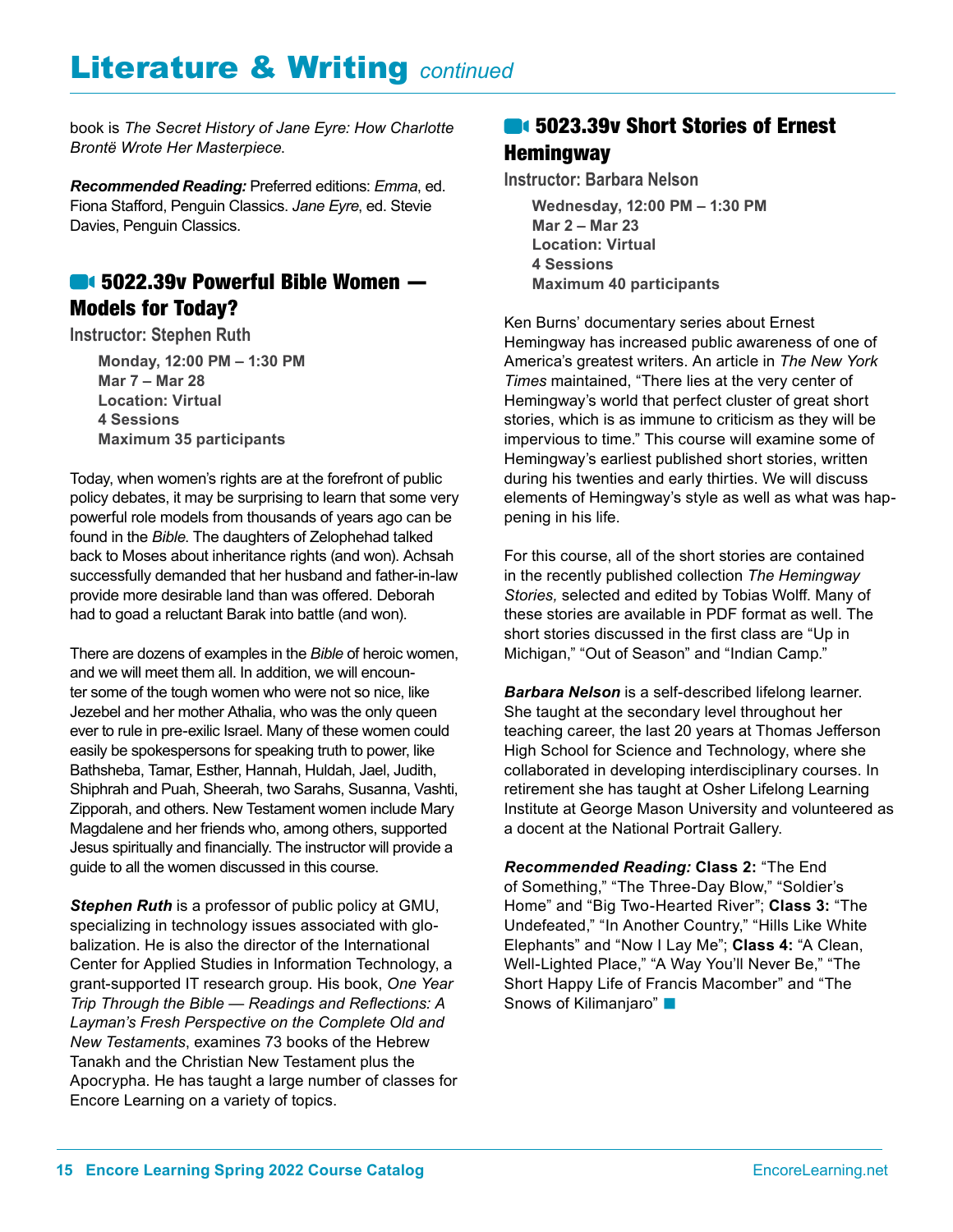#### **22.** 6005.39 Spring in Arlington Parks

**Instructor: Multiple** 

**Tuesday, 2:00 PM – 3:30 PM Apr 5 – May 3 Location: Offsite 5 Sessions Maximum 20 participants**

Start spring with a nature blast! Learn, walk, do, savor. This course will feature a seasonal view of Arlington nature focusing on its flora, fauna and birds. Take a look at how our area changes with the seasons and enjoy the richness. Sessions will be held in various locations.

#### **1. Nature in an Urban Environment**

(Ken Rosenthal 04/05) Participants will be introduced to the local biodiversity found in the spring in Arlington parks. We will discuss the educational, environmental and health benefits that natural areas provide and will also consider some challenges to managing natural resources in an urban area.

Meet at Gulf Branch Nature Center, 3608 Military Rd., Arlington. Parking is limited at the center so consider parking on Military or 26th Rd. N.

**2. Issues Facing the Arlington Watershed** (Aileen Winquist 04/12) Learn about challenges facing Arlington's streams, such as storm water runoff and flooding, and how the county is addressing those challenges. Learn what residents can do to protect water quality.

Meet at Arlington Mill Community Center, 909 S. Dinwiddie St., Arlington.

**3. Spring Finds in Arlington Parks and Streams** (Marty Suydam 04/19) Arlington's 33 miles of perennial streams are an important part of the beginnings and development of the County. As in most urban areas, streams and creeks appear very different than in the past. The old natural water conduits have been relocated, piped underground, siphoned off for irrigation or disappeared. The session will provide a spring overview with a focus on Four Mile Run.

Meet at the Four Mile Run parking lot, 4131 Mount Vernon Ave. in Alexandria.

#### **4. Introduction to Birding in Arlington**

(Matthew Felperin 05/03) May is the peak time to observe many species of birds as they migrate north from their breeding grounds in Central and South America. Learn to identify different species by sight and sound and find out about apps on your phone that help you identify birds when you are on your own. Bring binoculars if you have them.

Meet in Potomac Overlook Regional Park, 2845 Marcy Road, Arlington.

**5. Invasive Species: What to Do in the Spring** (Jennifer Soles 04/26) This session will cover the problem of invasive, non-native plants in Arlington parks. The discussion will cover which invasive species are here, how they got in our parks, and what can be done in the spring to stop their spread and manage those that have already become established.

Meet near Giant Food in parking lot at Lyon Village shopping center, 3150 Langston Blvd., Arlington 22201; then walk to Thrifton Hill Park. Bring gloves and tools if you want to remove invasives after class.

*Ken Rosenthal* is a park naturalist at Gulf Branch Nature Center in Arlington. Previously, he was a naturalist in Cleveland, OH; Evansville, IN; Golden, CO.; and Reston, VA. Ken earned certification as an interpretive guide through the National Association of Interpretation. In his spare time, he enjoys birding, although he finds that herps and insects distract his focus.

*Aileen Winquist* has 20 years of experience in environmental communications and engagement. She has a master's degree in environmental science from the University of Virginia. She manages engagement for Arlington's storm water program and pond restoration projects, storm system capacity projects and green streets. She also manages outreach and education on preventing water pollution, flood resilience and stream volunteer programs.

*Marty Suydam* is a retired Army officer, government and corporate executive, and professor. A long-time resident of Arlington, he published *Walks with Charley: Sniffing Arlington Ridge History and Mystery.*

*Jennifer Soles* is a natural resources specialist in Arlington's Department of Parks and Recreation, where she coordinates the Invasive Plants Program. She has been with the county for over a decade and was formerly a naturalist leading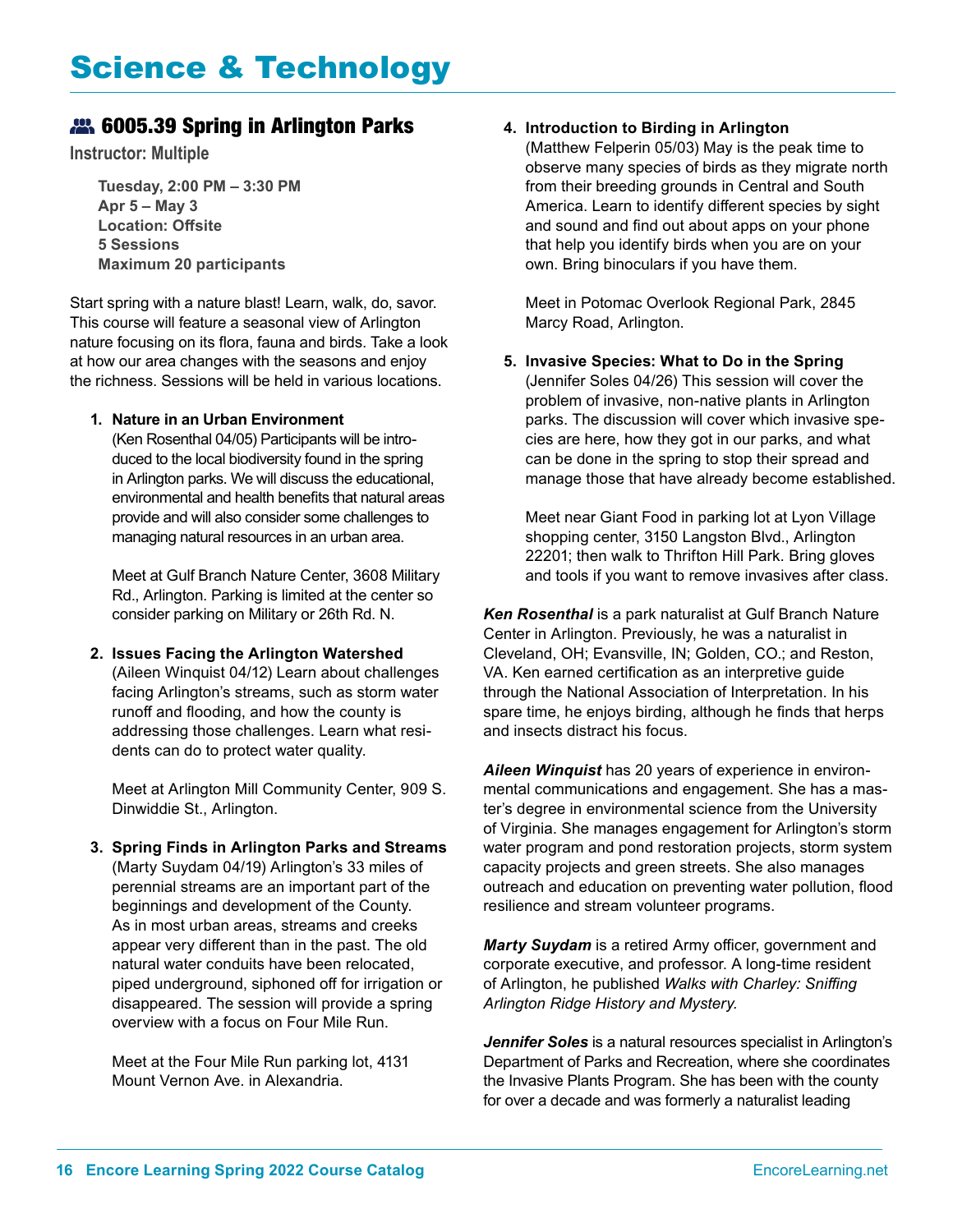# Science & Technology *continued*

environmental education programs and invasive removal events at Arlington's nature centers. She has a degree in environmental science from the University of Virginia.

*Matthew Felperin,* a native of Takoma Park, MD, is a roving naturalist with the Northern Virginia Regional Park Authority. He grew up looking for salamanders and crayfish in Sligo Creek and expanded his area of interest to include the Chesapeake Bay watershed. He credits doing field work and naturalist programs in the watershed with sparking his love of birds. As a roving naturalist, Matt leads bird walks and kayak trips for the public and enjoys perfecting his wildlife photography.

*Recommended Reading:* Natural Resources Management Plan: [arlingtonva.s3.amazonaws.com/](http://arlingtonva.s3.amazonaws.com/wp-content/uploads/sites/31/2014/03/Read-the-Natural-Resources-Management-Plan.pdf) [wp-content/uploads/sites/31/2014/03/Read-the-Natural-](http://arlingtonva.s3.amazonaws.com/wp-content/uploads/sites/31/2014/03/Read-the-Natural-Resources-Management-Plan.pdf)[Resources-Management-Plan.pdf](http://arlingtonva.s3.amazonaws.com/wp-content/uploads/sites/31/2014/03/Read-the-Natural-Resources-Management-Plan.pdf); Stream Monitoring Program: [www.arlingtonva.us/Government/Programs/](http://www.arlingtonva.us/Government/Programs/Sustainability-and-Environment/Streams) [Sustainability-and-Environment/Streams](http://www.arlingtonva.us/Government/Programs/Sustainability-and-Environment/Streams)

#### **6017.39v Viruses and Vaccines**

**Instructor: Barry Ginsberg**

**Tuesday, 12:00 PM – 1:30 PM Apr 12 – May 17 Location: Virtual 6 Sessions Maximum 45 participants**

COVID-19 is a coronavirus that has wreaked havoc on the world and is likely to continue to influence our lives. In this course we will examine what viruses are, how coronaviruses infect humans, how our immune system fights them, how vaccines work to destroy viruses and how viruses mutate to regain an advantage.

We will start with a review of DNA, RNA, proteins and how cells work. We will follow with a study of viruses, how they work and how they infect people. We will study how the body fights viruses, especially how the immune system works. We will then discuss how covid vaccines work and how viruses mutate to overcome vaccines. Finally, we will discuss how the covid tests, PCR and antigen testing works. The course will be taught at an elementary level, but a knowledge of high school biology and chemistry (circa 1965) will help.

*Barry Ginsberg* has an MD and PhD in molecular biology from Albert Einstein College of Medicine. He completed his residency in internal medicine at Beth Israel Hospital with a fellowship in endocrinology and diabetes at the Diabetes Branch of the National Institutes of Health. He was a professor of internal medicine and biochemistry at the University of Iowa. From 1990–2007 he was vice president for worldwide medical affairs for the Diabetes Division of BD Medical System. Since 2007 he has been a consultant on diabetes technology.

#### **6018.39v Modern Physics**

**Instructor: George Pick**

**Wednesday, 2:00 PM – 3:30 PM Mar 16 – May 4 Location: Virtual 8 Sessions Maximum 40 participants**

Presentations are designed to explain Modern Physics to both the novice and those with some background in the subject. Key concepts of classical and quantum physics to be covered include relativity, the Standard Model of three of the four fundamental forces of nature, string theory, chaos, emergence and complexity. The approach will be through simple analogies, explanations of key historical experiments, discoveries and theoretical concepts, all in everyday language. We will discuss why classical physics failed on very small scales and how new concepts had to be introduced, e.g., uncertainty, exclusion, mass-energy equivalence, space-time warping and self-assembly. There will be a brief discussion of how these seemingly exotic discoveries altered and influenced the daily lives of individuals and society. In the last presentation the newest discoveries of physics and astrophysics will be presented. No mathematical knowledge is required. Simple arithmetic is desired, but not necessary.

*Professor Pick* taught mechanical and nuclear engineering at Catholic University and NOVA Community College. He did research in ocean sciences with NESCO and space sciences at the NASA Goddard Center. He has 30 years' experience as an aerospace engineer and program manager in the US Department of the Navy. He is the author of over 55 publications and has previously taught science courses at OLLI and Encore Learning.

*Recommended Readings: The Ascent of Science*: Brian L. Silver, *Quantum Physics: A Beginner's Guide*: Alastair I.M. Rae, *Chaos*: James Gleick; *Frontiers of Complexity*: P.Coveney and R. H. Highfield, and *Hyperspace*: Michio Kaku.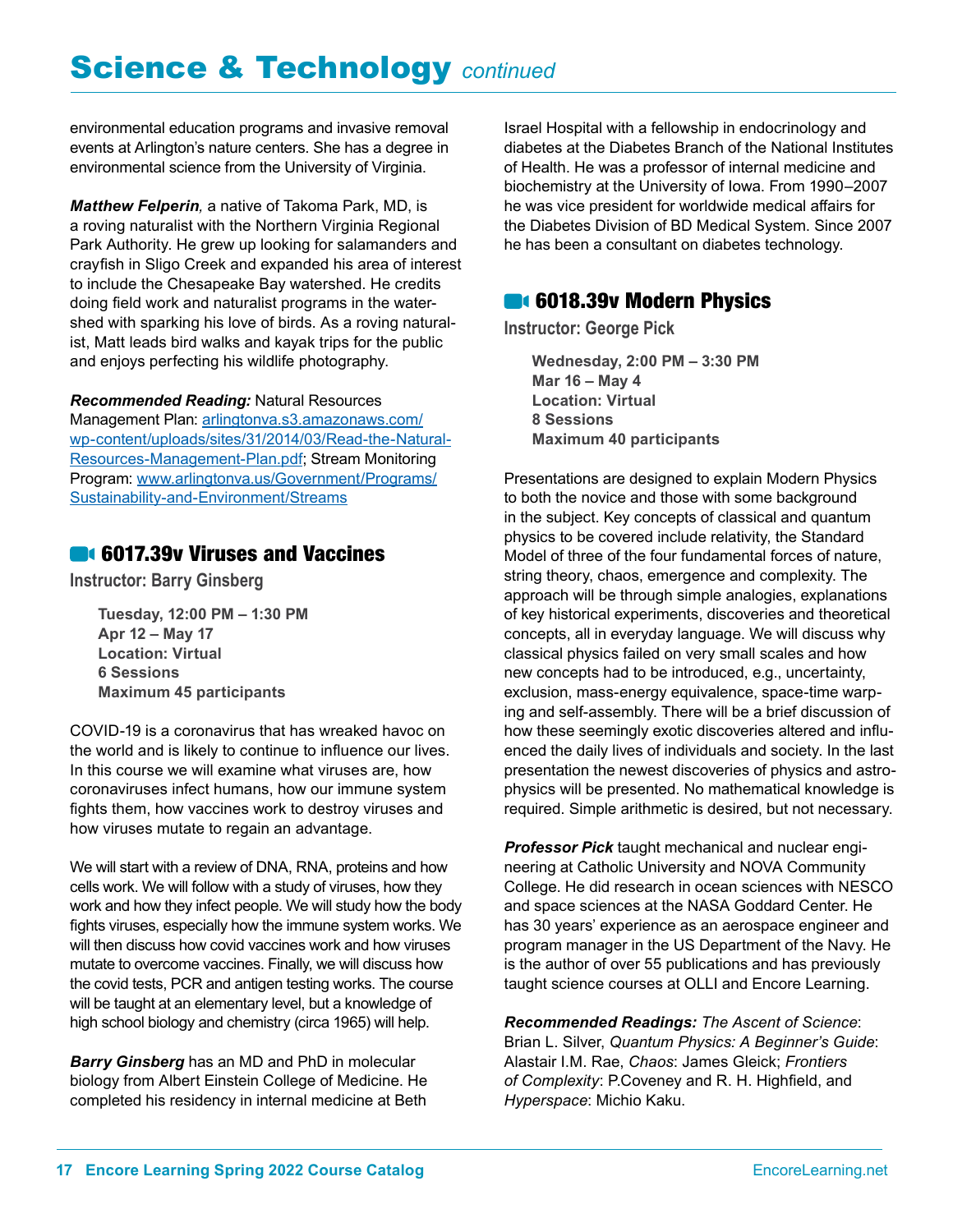#### **6019.39v Introductory Astronomy**

**Instructor: Lewis Cook**

**Tuesday, 10:00 AM – 11:30 AM Mar 1 – Mar 22 Location: Virtual 4 Sessions Maximum 70 participants**

The purpose of this course is to give those unfamiliar with astronomy enough knowledge to start at a relatively advanced level in the study. For those who already have an interest in the subject, the course will serve as a review into some areas that you might not have thought of for a while.

Our course will begin with an overall description of the universe and our place within it. In subsequent classes, we will address:

- A review of the human study of our skies.
- Theories of the formation of our universe.
- A solar system description, including our planets and their moons.
- How our solar system was formed.
- Expanding out from our solar home, we will look at galaxies and other groups of objects in the sky.
- Stars that are studied as suns, how suns form, function and come to an end, with a discussion of their varying characteristics.
- The equipment used for astronomy, noting advantages and disadvantages of each device.

Our final session will include recommendations for continuing education in astronomy, how to involve family members of all ages and suggestions on associating with others who share similar astronomy interests.

*Lewis Cook* spent most of his career in the medical field as a physician and professor in West Virginia. He earned a PhD in geology in 2010 from West Virginia University; his area of expertise within the field is paleontology. He holds a master's in anthropology from University College London. He has completed graduate work in astronomy at Swinburne University of Technology in Melbourne, Australia. He is a member of the Kanawha Valley Astronomical Society, Central West Virginia Astronomy Club and the West Virginia University Astronomy Club.

*Independent Reading: Skywatching,* David H. Levy*; Backyard Astronomy: Your Guide to Starhopping and Exploring the Universe,* Alan Dyer, Robert Garfinkle*, et al.;*  *Astronomy: A Self-Teaching Guide*, Dinah L. Moché; *Field Guide to the Stars and Planets*, Donald H. Menzel and Jay M. Pasachoff. Also recommended as a valuable resource from Great Courses on Tape: *Understanding the Universe: An Introduction to Astronomy*, Alex Filippenko.

## 22. 6020.39 The Intersection Between Evolution and Developmental Biology

**Instructor: Pam Hines**

**Wednesday, 12:00 PM – 1:30 PM Mar 2 – Apr 13 (No class 3/9, 3/23 and 4/6) Location: GMU 4 Sessions Maximum 45 participants**

Developmental biology is built of threads common to a variety of organisms. This four-part course will explore how evolution shaped the form and function of today's animals, how development recapitulates many evolutionary transitions and how insights from cell and molecular biology reveal the signals that guide normal biological development. We will follow the evolution of the nervous system from worm to mammal, see how limbs are formed and explore how organisms ranging from plants to fruit flies use similar signaling logic to establish cellular identities.

*Pam Hines* is a senior editor at *Science* magazine, which is published weekly by the American Association for the Advancement of Science. As an acquisitions and developmental editor, she recruits, analyzes and selects research and review articles for publication in the biosciences. She earned her PhD from The Johns Hopkins University in cell, molecular, developmental biology. She also serves as a judge for various awards.  $\blacksquare$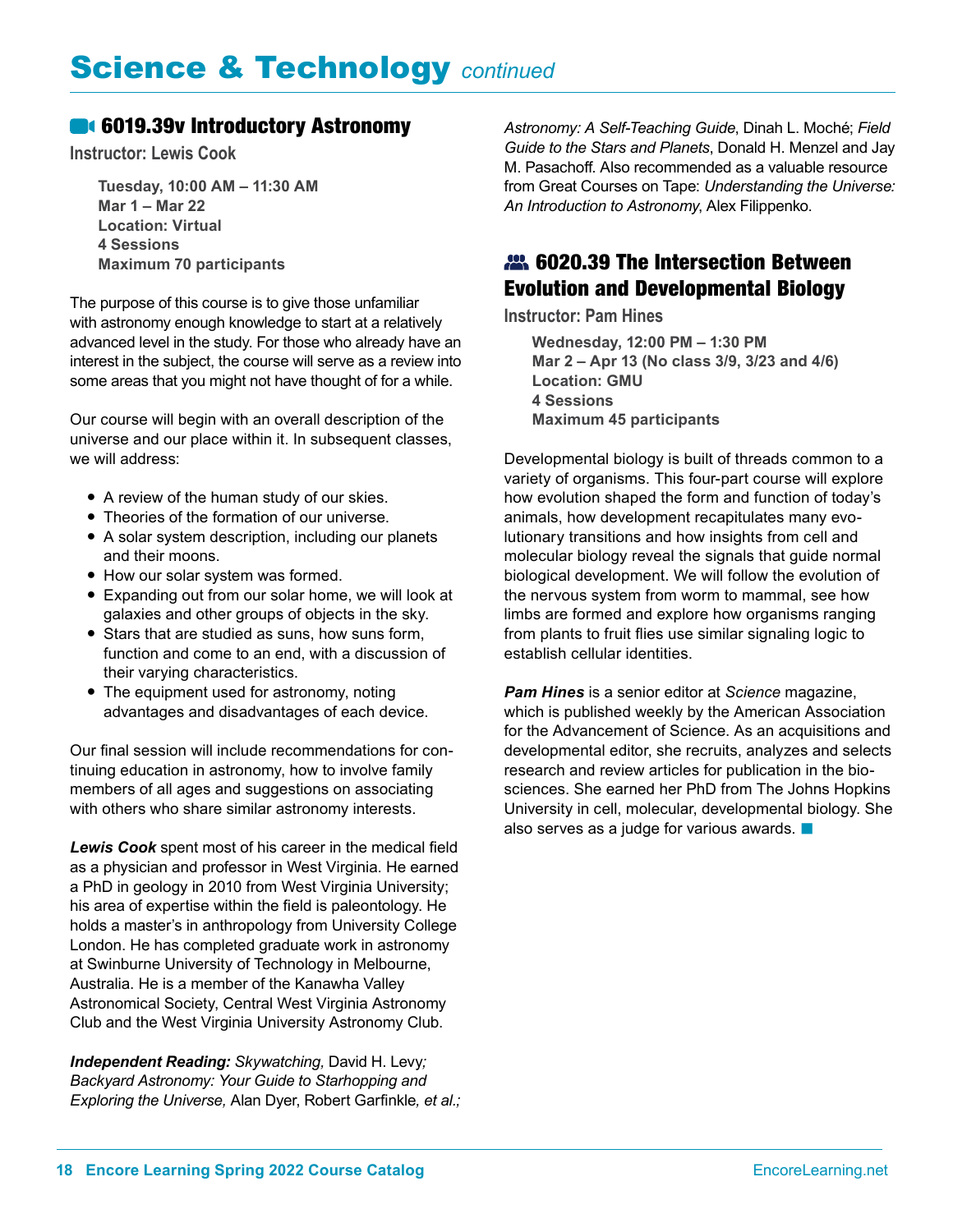## Social Sciences

#### 7009.39 Psychology: It's Everywhere

**Instructor: Janice McLean**

**Thursday, 12:00 PM – 1:30 PM Apr 7 – May 26 Location: GMU 8 Sessions Maximum 63 participants**

How do some political figures and celebrities develop a cult-like following despite bad and even heinous behavior? Do you think obesity and medical history are the strongest predictors of health and longevity? Can we diagram our lives and compose an entire life plan in 90 minutes? Are sociopaths born like bad seeds? Why are polygraphs inadmissible in court and why are some accused murderers eager to take them? What is cutting-edge assisted-living and how is the use of animals 24/7 improving health, mood and longevity in these facilities? What innovative prison programs are dramatically lowering recidivism and reinventing lives? Are you sexist for believing that women are better communicators and that men are wired to be better drivers and romantic rascals? Has the pandemic changed us in good ways, bad ways or both? How would such research be properly conducted?

This course will discuss psychology in advertising, voter manipulation, physical health and aging, life-planning, corrections reform, daily stress-lowering techniques, the magic of pet ownership, and research-based differences between men and women. This interactive class will use relevant current events for course materials and will include video clips and hands on excercises to bring the topics to life. The importance of critical thinking will be stressed, and each session will start with the mantra: "Show Me the Data!" We will have fun, too; the topic of Positive Psychology will make sure of that. Class time will be provided for questions and answers on all things psychological as time (and the instructor's knowledge!) permits.

Janice McLean, PhD, is a retired clinical psychologist who taught at Ohio State University for 20 years and practiced for 35 years in hospital and group practice settings. She is the co-author of *Phobics and Other Panic Victims: A Guide for Those Who Help Them* and a contributor to *The Successful Medical Student and The Counseling Sourcebook*. She serves on the Alexandria Sheriff's Correctional Services Advisory Board.

*Recommended Readings: Positive Psychology: Harnessing the Power of Happiness, Mindfulness,*  *and Inner Strength* (Harvard Medical School), Ronald D. Siegel; *Enlightenment Now: The Case for Reason, Science, Humanism, and Progress*, Steven Pinker; *Learned Optimism: How to Change Your Mind and Your Life*, Martin Seligman; *The Lucifer Effect: Understanding How Good People Turn Evil*, Philip Zimbardo.

#### **814 7016.39v Cryptocurrency 101**

**Instructor: Maurice Kugler**

**Monday, 2:00 PM – 3:30 PM Mar 7 – Apr 4 Location: Virtual 5 Sessions Maximum 45 participants**

This course is a primer on cryptocurrency markets and will begin with an introduction to the concept of decentralized ledger technologies, the backbone of cryptocurrencies. The idea is to remove monopoly power from central nodes that have vetting authority to certify transactions and derive rents from others in this way. Decentralization has potential advantages in terms of efficient information-sharing and resource allocation, but it can be challenging in terms of energy-intensity requirements. This is particularly true about proofof-work algorithms, such as the one used by Bitcoin, although some cryptocurrencies such as ethereum, based on smart contracts, are trying to move toward less energy-intensive proof-of-stake algorithms. We will also talk about global diffusion of cryptocurrency markets and digital dollarization. We will consider the ramifications of cryptocurrency proliferation for central banks as they set monetary policy. We will also consider the more nefarious side of cryptocurrency markets, exploring the potential for money laundering and other criminal activities. Finally, we will analyze the future potential of cryptocurrencies and other block chain applications.

*Maurice Kugler* is professor of public policy in the Schar School of Policy and Government at George Mason University, with research expertise on the role of new technologies in boosting economic growth. His work encompasses analyses of cryptocurrency markets, blockchain technologies and global value chains. Kugler was head of research of the *Human Development Report*, the United Nations' annual flagship publication on international economic development after he was senior economist at the World Bank. In 2006–2010, he was visiting professor of public policy at the Harvard Kennedy School.